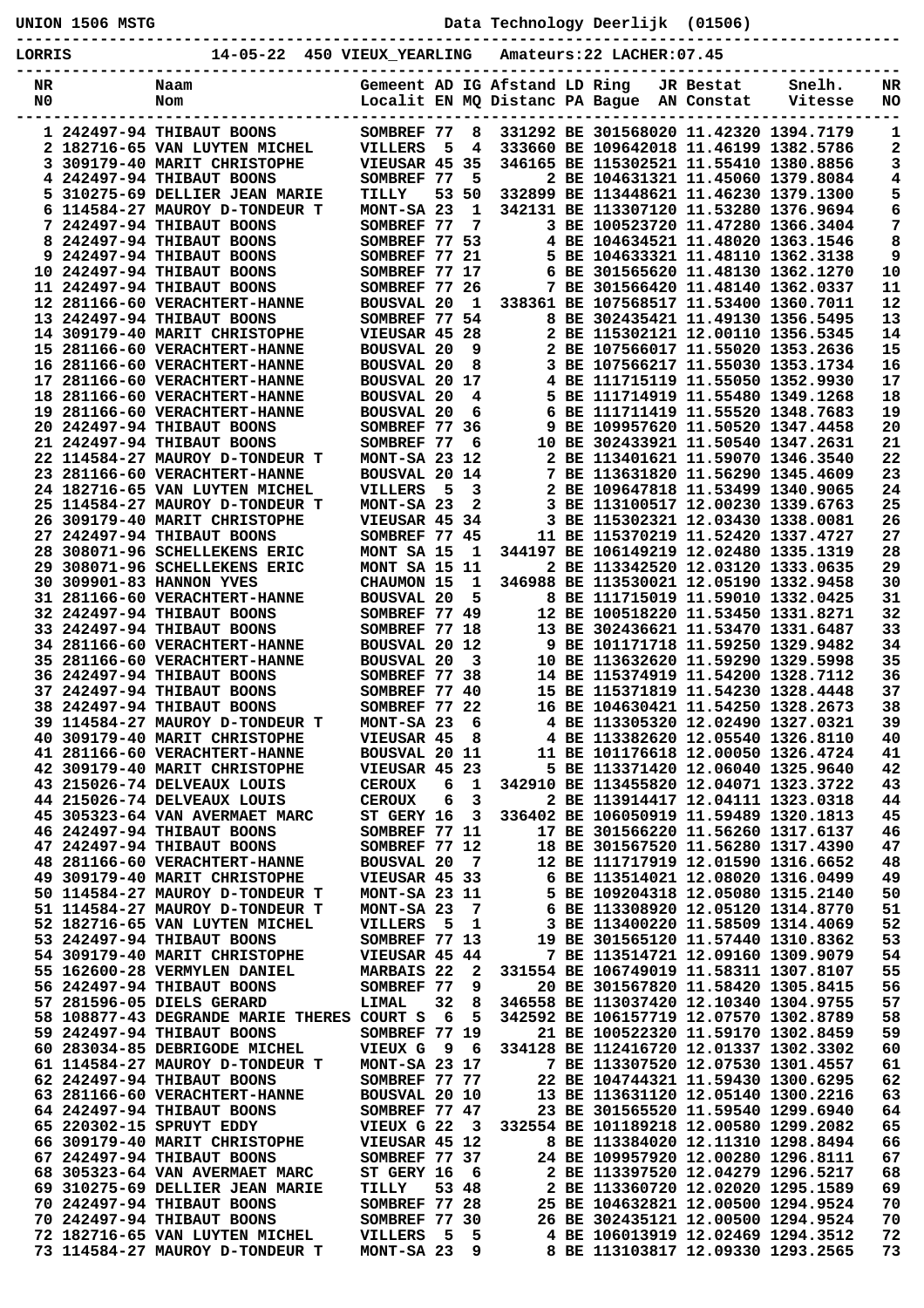|  | 74 281166-60 VERACHTERT-HANNE                                                                                                                             | BOUSVAL 20 18                  |                |                         |  | 14 BE 113632720 12.06510 1292.1940                                          |  | 74         |
|--|-----------------------------------------------------------------------------------------------------------------------------------------------------------|--------------------------------|----------------|-------------------------|--|-----------------------------------------------------------------------------|--|------------|
|  | 75 242497-94 THIBAUT BOONS                                                                                                                                | SOMBREF 77 65                  |                |                         |  | 27 BE 415927820 12.01250 1292.0065                                          |  | 75         |
|  | 76 114584-27 MAUROY D-TONDEUR T                                                                                                                           | MONT-SA 23 13                  |                |                         |  | 9 BE 113403021 12.10000 1291.0604                                           |  | 76         |
|  | 77 281166-60 VERACHTERT-HANNE                                                                                                                             | BOUSVAL 20 13                  |                |                         |  | 15 BE 111715819 12.07090 1290.7152                                          |  | 77         |
|  | 78 114584-27 MAUROY D-TONDEUR T                                                                                                                           | MONT-SA 23 10                  |                |                         |  | 10 BE 113400621 12.10200 1289.4384                                          |  | 78         |
|  | 79 215026-74 DELVEAUX LOUIS                                                                                                                               | <b>CEROUX</b>                  | 6              | 4                       |  | 3 BE 106126119 12.10571 1289.3696                                           |  | 79         |
|  | 80 281166-60 VERACHTERT-HANNE                                                                                                                             | <b>BOUSVAL 20 15</b>           |                |                         |  | 16 BE 111714819 12.07280 1289.1580                                          |  | 80         |
|  | 81 120742-74 MELAIN MARC-FELIX                                                                                                                            | <b>RIXENSA</b>                 | - 9            | - 8                     |  | 346668 BE 105446519 12.13561 1289.0401                                      |  | 81         |
|  | 82 114584-27 MAUROY D-TONDEUR T                                                                                                                           | MONT-SA 23                     |                | 22                      |  | 11 BE 113406321 12.10260 1288.9527                                          |  | 82         |
|  | 83 108877-43 DEGRANDE MARIE THERES                                                                                                                        | COURT S                        | 6              | 4                       |  | 2 BE 600101620 12.10570 1288.1820                                           |  | 83         |
|  | 84 308071-96 SCHELLEKENS ERIC                                                                                                                             | MONT SA 15                     |                | 8                       |  | 3 BE 106148719 12.12350 1286.3170                                           |  | 84         |
|  | 85 309179-40 MARIT CHRISTOPHE                                                                                                                             | VIEUSAR 45                     |                | 4                       |  | 9 BE 109192418 12.14090 1286.1416                                           |  | 85         |
|  | 86 281166-60 VERACHTERT-HANNE                                                                                                                             | <b>BOUSVAL 20</b>              |                | 2                       |  | 17 BE 107568617 12.08080 1285.8918                                          |  | 86         |
|  | 87 114584-27 MAUROY D-TONDEUR T                                                                                                                           | MONT-SA 23                     |                | 5                       |  | 12 BE 110602916 12.11040 1285.8845                                          |  | 87         |
|  | 88 309179-40 MARIT CHRISTOPHE                                                                                                                             | VIEUSAR 45 14                  |                |                         |  | 10 BE 113383020 12.14180 1285.4252                                          |  | 88         |
|  | 88 309179-40 MARIT CHRISTOPHE                                                                                                                             | VIEUSAR 45 27                  |                |                         |  | 11 BE 115301821 12.14180 1285.4252                                          |  | 88         |
|  | 90 305323-64 VAN AVERMAET MARC                                                                                                                            | ST GERY 16                     |                | 8                       |  | 3 BE 106043219 12.06559 1284.3121                                           |  | 90         |
|  | 91 305323-64 VAN AVERMAET MARC                                                                                                                            | <b>ST GERY 16 13</b>           |                |                         |  | 4 BE 115724618 12.06569 1284.2304                                           |  | 91         |
|  | 92 162600-28 VERMYLEN DANIEL                                                                                                                              | MARBAIS 22                     |                | 3                       |  | 2 BE 113923417 12.03271 1282.8472                                           |  | 92         |
|  | 93 310275-69 DELLIER JEAN MARIE                                                                                                                           | TILLY                          |                | 53 41                   |  | 3 BE 108188417 12.04350 1282.4360                                           |  | 93         |
|  | 94 281596-05 DIELS GERARD                                                                                                                                 | LIMAL                          | 32             | 6                       |  | 2 BE 113633621 12.15170 1282.2026                                           |  | 94         |
|  | 95 281596-05 DIELS GERARD                                                                                                                                 | LIMAL                          |                | 32 22                   |  | 3 BE 113632521 12.15260 1281.4914                                           |  | 95         |
|  | 96 281596-05 DIELS GERARD                                                                                                                                 | LIMAL                          |                | 32 14                   |  | 4 BE 105435119 12.15290 1281.2545                                           |  | 96         |
|  | 97 114584-27 MAUROY D-TONDEUR T                                                                                                                           | $MONT-SA$ 23 23                |                |                         |  | 13 BE 113407321 12.12040 1281.0696                                          |  | 97         |
|  | 98 305323-64 VAN AVERMAET MARC                                                                                                                            | <b>ST GERY 16 12</b>           |                |                         |  | 5 BE 115720418 12.07449 1280.3202                                           |  | 98         |
|  | 99 309179-40 MARIT CHRISTOPHE                                                                                                                             | VIEUSAR 45 17                  |                |                         |  | 12 BE 113373020 12.15370 1279.1710                                          |  | 99         |
|  | 100 309901-83 HANNON YVES                                                                                                                                 | CHAUMON 15                     |                | 4                       |  | 2 BE 113529521 12.16160 1279.1398                                           |  | 100        |
|  | 101 309179-40 MARIT CHRISTOPHE                                                                                                                            | VIEUSAR 45                     |                | 9                       |  | 13 BE 113381520 12.15380 1279.0923                                          |  | 101        |
|  | 102 281596-05 DIELS GERARD                                                                                                                                | LIMAL                          | 32             | 1                       |  | 5 BE 105430719 12.16020 1278.6545                                           |  | 102        |
|  | 103 242497-94 THIBAUT BOONS                                                                                                                               | SOMBREF 77 52                  |                |                         |  | 28 BE 104633621 12.04160 1277.8041                                          |  | 103        |
|  | 104 310275-69 DELLIER JEAN MARIE                                                                                                                          | TILLY                          |                | 53 21                   |  | 4 BE 113455621 12.06010 1275.3937                                           |  | 104        |
|  | 105 309179-40 MARIT CHRISTOPHE                                                                                                                            | VIEUSAR 45 10                  |                |                         |  | 14 BE 109187418 12.16260 1275.3224                                          |  | 105        |
|  | 105 309179-40 MARIT CHRISTOPHE                                                                                                                            | VIEUSAR 45 18                  |                |                         |  | 15 BE 113376220 12.16260 1275.3224                                          |  | 105        |
|  | 107 281596-05 DIELS GERARD                                                                                                                                | LIMAL                          |                | 32 26                   |  | 6 BE 113636221 12.16520 1274.7352                                           |  | 107        |
|  | 108 186226-83 WEISS HENRI                                                                                                                                 | LIMAL                          | 8              | 3                       |  | 346462 BE 106190519 12.16521 1274.3742                                      |  | 108        |
|  | 109 242497-94 THIBAUT BOONS                                                                                                                               | SOMBREF 77 44                  |                |                         |  | 29 BE 100521720 12.05060 1273.7101                                          |  | 109        |
|  | 110 281596-05 DIELS GERARD                                                                                                                                |                                |                | 32 12                   |  | 7 00 105431719 12.17200 1272.5508                                           |  | 110        |
|  | 111 308071-96 SCHELLEKENS ERIC                                                                                                                            | <b>LIMAL</b>                   |                | 3                       |  | 4 BE 103629619 12.15330 1272.2122                                           |  | 111        |
|  | 112 305501-48 MERVEILLE THIERRY                                                                                                                           | MONT SA 15<br><b>GENAPPE</b>   | - 4            | $\mathbf{2}$            |  | 334566 BE 110410220 12.08071 1271.5420                                      |  | 112        |
|  | 113 162600-28 VERMYLEN DANIEL                                                                                                                             | MARBAIS 22                     |                | 8                       |  | 3 BE 115661818 12.05571 1270.5571                                           |  | 113        |
|  | 114 220302-15 SPRUYT EDDY                                                                                                                                 | VIEUX G 22                     |                | $\mathbf{2}$            |  | 2 BE 115646418 12.06550 1269.6939                                           |  | 114        |
|  | 115 162600-28 VERMYLEN DANIEL                                                                                                                             | MARBAIS 22                     |                | 9                       |  | 4 BE 106748619 12.06081 1269.6651                                           |  | 115        |
|  | 116 305323-64 VAN AVERMAET MARC                                                                                                                           | <b>ST GERY 16 11</b>           |                |                         |  | 6 BE 113439721 12.10069 1268.8909                                           |  | 116        |
|  | 117 215026-74 DELVEAUX LOUIS                                                                                                                              | <b>CEROUX</b>                  | 6              | 5                       |  | 4 BE 106128719 12.15161 1268.7761                                           |  | 117        |
|  | 118 309179-40 MARIT CHRISTOPHE                                                                                                                            | VIEUSAR 45 45                  |                |                         |  | 16 BE 113513121 12.17560 1268.3134                                          |  | 118        |
|  | 119 281596-05 DIELS GERARD                                                                                                                                | LIMAL                          | 32             | $\overline{\mathbf{2}}$ |  | 8 BE 105434619 12.18230 1267.6632                                           |  | 119        |
|  | 120 108877-43 DEGRANDE MARIE THERES COURT S 6 6                                                                                                           |                                |                |                         |  |                                                                             |  | 120        |
|  | 121 310110-01 SPRUYT SEBA MICH                                                                                                                            | VIEUX G 12 3                   |                |                         |  | 3 BE 113316220 12.15310 1266.4358<br>332533 BE 108358215 12.07380 1266.1493 |  | 121        |
|  |                                                                                                                                                           | <b>VIEUX G 12 10</b>           |                |                         |  |                                                                             |  | 121        |
|  | 121 310110-01 SPRUYT SEBA_MICH<br>123 283034-85 DEBRIGODE MICHEL                                                                                          |                                |                | $\mathbf{2}$            |  | 2 BE 112423520 12.07380 1266.1493                                           |  | 123        |
|  |                                                                                                                                                           | VIEUX G 9                      |                |                         |  | 2 BE 106667919 12.08577 1265.8202                                           |  |            |
|  | 124 215026-74 DELVEAUX LOUIS                                                                                                                              | <b>CEROUX</b>                  | 6              | $\mathbf{2}$            |  | 5 BE 113910517 12.15551 1265.7320                                           |  | 124        |
|  | 125 305323-64 VAN AVERMAET MARC                                                                                                                           | ST GERY 16                     |                | 9                       |  | 7 BE 106046119 12.10539 1265.1527                                           |  | 125        |
|  | 126 242497-94 THIBAUT BOONS                                                                                                                               | SOMBREF 77 72<br>SOMBREF 77 39 |                |                         |  | 30 BE 104639921 12.07060 1263.9908                                          |  | 126<br>127 |
|  | 127 242497-94 THIBAUT BOONS                                                                                                                               | SOMBREF 77 67                  |                |                         |  | 31 BE 100524020 12.07080 1263.8301                                          |  | 127        |
|  | 127 242497-94 THIBAUT BOONS<br>129 305323-64 VAN AVERMAET MARC                                                                                            |                                |                |                         |  | 32 BE 415929020 12.07080 1263.8301                                          |  |            |
|  |                                                                                                                                                           | <b>ST GERY 16 16</b>           |                |                         |  | 8 BE 113444021 12.11389 1261.5942<br>17 BE 113375020 12.19270 1261.3044     |  | 129        |
|  | 130 309179-40 MARIT CHRISTOPHE                                                                                                                            | VIEUSAR 45 11                  |                |                         |  |                                                                             |  | 130        |
|  | 131 310275-69 DELLIER JEAN MARIE                                                                                                                          | TILLY                          |                | 53 17                   |  | 5 BE 113450621 12.09010 1260.9015                                           |  | 131        |
|  | 132 242497-94 THIBAUT BOONS                                                                                                                               | SOMBREF 77 73                  |                |                         |  | 33 BE 415930020 12.07460 1260.7840                                          |  | 132        |
|  | 133 310275-69 DELLIER JEAN MARIE                                                                                                                          | TILLY                          |                | 53 20                   |  | 6 BE 113451721 12.09030 1260.7423                                           |  | 133        |
|  | 134 114584-27 MAUROY D-TONDEUR T                                                                                                                          | MONT-SA 23 20                  |                |                         |  | 14 BE 113307020 12.16380 1259.5325                                          |  | 134        |
|  | 135 309901-83 HANNON YVES                                                                                                                                 | CHAUMON 15 13                  |                |                         |  | 3 BE 106141019 12.20440 1258.4188                                           |  | 135        |
|  | 136 242497-94 THIBAUT BOONS                                                                                                                               | SOMBREF 77 48                  |                |                         |  | 34 BE 301565920 12.08160 1258.3895                                          |  | 136        |
|  | 137 308071-96 SCHELLEKENS ERIC                                                                                                                            | MONT SA 15 6                   |                |                         |  | 5 BE 113497121 12.18410 1257.6469                                           |  | 137        |
|  | 138 162600-28 VERMYLEN DANIEL                                                                                                                             | MARBAIS 22 11                  |                |                         |  | 5 BE 108152117 12.08411 1257.3867                                           |  | 138        |
|  | 139 162600-28 VERMYLEN DANIEL                                                                                                                             | <b>MARBAIS 22 17</b>           |                |                         |  | 6 BE 115659818 12.08481 1256.8306                                           |  | 139        |
|  | 140 242497-94 THIBAUT BOONS                                                                                                                               | SOMBREF 77 10                  |                |                         |  | 35 BE 100522520 12.08410 1256.4010                                          |  | 140        |
|  | 141 309179-40 MARIT CHRISTOPHE                                                                                                                            | <b>VIEUSAR 45 26</b>           |                |                         |  | 18 BE 115300921 12.20410 1255.6617                                          |  | 141        |
|  | 142 283034-85 DEBRIGODE MICHEL                                                                                                                            | VIEUX G 9 8                    |                |                         |  | 3 BE 101163118 12.11147 1254.9644                                           |  | 142        |
|  | 143 282520-56 TASSOUL PIERRE                                                                                                                              | <b>CHASTRE</b>                 | $\overline{7}$ | $\mathbf{1}$            |  | 339797 BE 113402921 12.15510 1254.5579                                      |  | 143        |
|  | 144 281596-05 DIELS GERARD                                                                                                                                | LIMAL                          |                | 32 11                   |  | 9 BE 113034320 12.21180 1254.2816                                           |  | 144        |
|  |                                                                                                                                                           |                                |                |                         |  | 19 BE 113376420 12.21080 1253.6154                                          |  | 145        |
|  | 144 281596-05 DIEDS SENGNY<br>145 309179-40 MARIT CHRISTOPHE VIEUSAR 45 7<br>146 186226-83 WEISS HENRI LIMAL 8 2<br>147 281596-05 DIELS GERARD LIMAL 32 9 |                                |                |                         |  | 2 BE 113132917 12.21351 1252.6420                                           |  | 146        |
|  |                                                                                                                                                           |                                |                |                         |  | 10 BE 105435319 12.21550 1251.4884                                          |  | 147        |
|  | LIMAL<br>148 281596-05 DIELS GERARD                                                                                                                       |                                |                | 32 31                   |  | 11 BE 113634421 12.22000 1251.1119                                          |  | 148        |
|  | 149 305501-48 MERVEILLE THIERRY GENAPPE 4 3                                                                                                               |                                |                |                         |  | 2 BE 106678519 12.12271 1250.9400                                           |  | 149        |
|  | 150 242497-94 THIBAUT BOONS                                                                                                                               | <b>SOMBREF 77 51</b>           |                |                         |  | 36 BE 100521520 12.09520 1250.7878                                          |  | 150        |
|  |                                                                                                                                                           |                                |                |                         |  |                                                                             |  |            |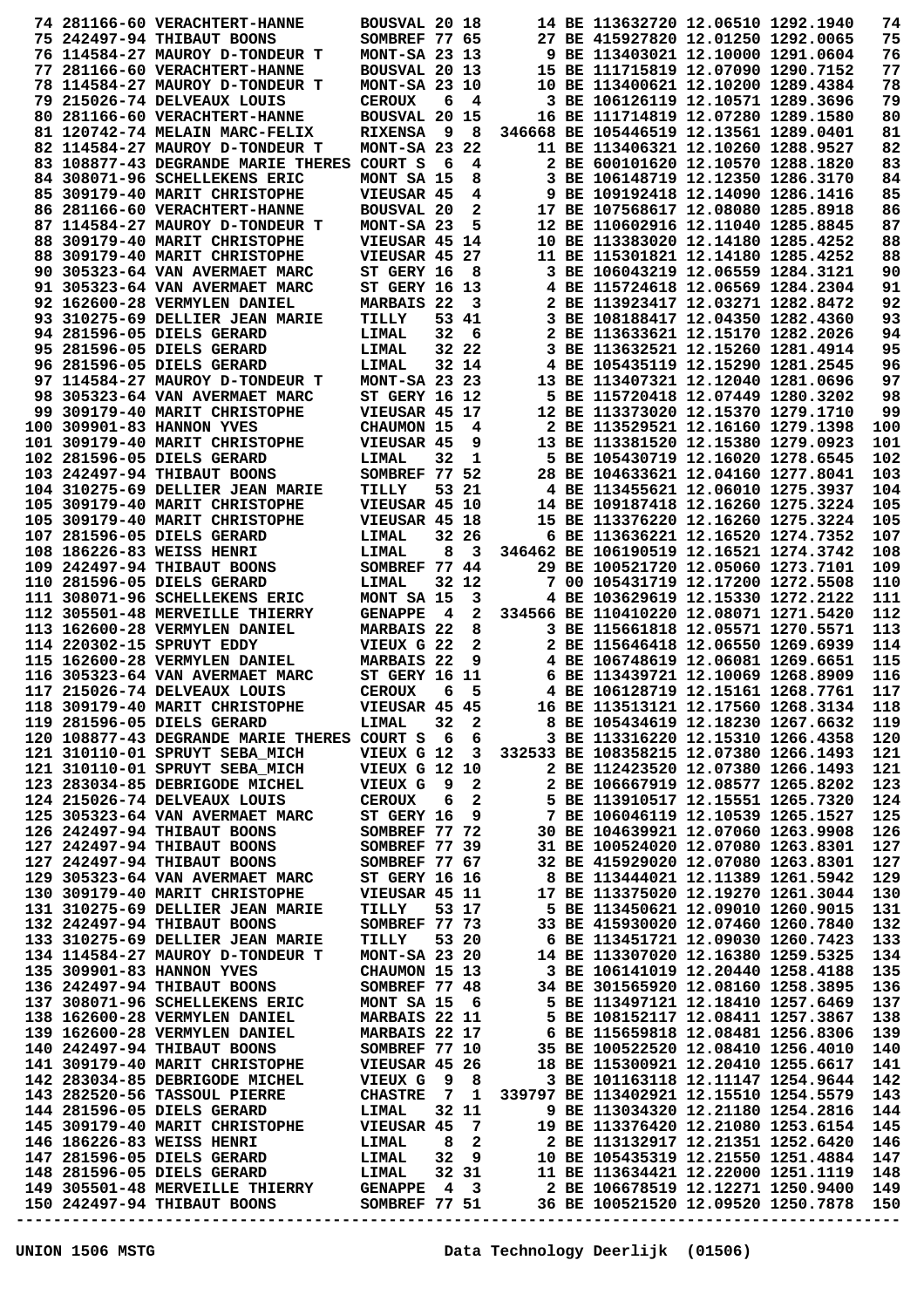| LORRIS | $14 - 05 - 22$<br>269 VIEUX                                       |                                        |           |                         |                                | Amateurs: 21 LACHER: 07.45                                                       |            |         |          |
|--------|-------------------------------------------------------------------|----------------------------------------|-----------|-------------------------|--------------------------------|----------------------------------------------------------------------------------|------------|---------|----------|
| NR     | Naam                                                              |                                        |           |                         | Gemeent AD IG Afstand LD Ring  |                                                                                  | JR Bestat  | Snelh.  | NR       |
| N0     | Nom                                                               |                                        |           |                         | Localit EN MQ Distanc PA Bague |                                                                                  | AN Constat | Vitesse | NO       |
|        |                                                                   |                                        |           |                         |                                |                                                                                  |            |         |          |
|        | 1 242497-94 THIBAUT BOONS<br>2 182716-65 VAN LUYTEN MICHEL        | SOMBREF 42<br><b>VILLERS</b>           | 5         | 5<br>4                  |                                | 331292 BE 301568020 11.42320 1394.7179<br>333660 BE 109642018 11.46199 1382.5786 |            |         | 1<br>2   |
|        | 3 114584-27 MAUROY D-TONDEUR T                                    | MONT-SA 12                             |           | 1                       |                                | 342131 BE 113307120 11.53280 1376.9694                                           |            |         | 3        |
|        | 4 242497-94 THIBAUT BOONS                                         | SOMBREF 42                             |           | 4                       |                                | 2 BE 100523720 11.47280 1366.3404                                                |            |         | 4        |
|        | 5 242497-94 THIBAUT BOONS                                         | SOMBREF 42 11                          |           |                         |                                | 3 BE 301565620 11.48130 1362.1270                                                |            |         | 5        |
| 6      | 242497-94 THIBAUT BOONS                                           | SOMBREF 42 15                          |           |                         |                                | 4 BE 301566420 11.48140 1362.0337                                                |            |         | 6        |
| 8      | 7 281166-60 VERACHTERT-HANNE<br>281166-60 VERACHTERT-HANNE        | <b>BOUSVAL 20</b><br><b>BOUSVAL 20</b> |           | 1<br>9                  |                                | 338361 BE 107568517 11.53400 1360.7011<br>2 BE 107566017 11.55020 1353.2636      |            |         | 7<br>8   |
|        | 9 281166-60 VERACHTERT-HANNE                                      | <b>BOUSVAL 20</b>                      |           | 8                       |                                | 3 BE 107566217 11.55030 1353.1734                                                |            |         | 9        |
|        | 10 281166-60 VERACHTERT-HANNE                                     | <b>BOUSVAL 20</b>                      |           | 17                      |                                | 4 BE 111715119 11.55050 1352.9930                                                |            |         | 10       |
|        | 11 281166-60 VERACHTERT-HANNE                                     | <b>BOUSVAL 20</b>                      |           | 4                       |                                | 5 BE 111714919 11.55480 1349.1268                                                |            |         | 11       |
|        | 12 281166-60 VERACHTERT-HANNE                                     | <b>BOUSVAL 20</b>                      |           | 6                       | 6                              | BE 111711419 11.55520 1348.7683                                                  |            |         | 12       |
|        | 13 242497-94 THIBAUT BOONS<br>14 281166-60 VERACHTERT-HANNE       | SOMBREF 42<br><b>BOUSVAL 20</b>        |           | 17<br>14                | 7                              | 5 BE 109957620 11.50520 1347.4458<br>BE 113631820 11.56290 1345.4609             |            |         | 13<br>14 |
|        | 15 182716-65 VAN LUYTEN MICHEL                                    | <b>VILLERS</b>                         | 5         | 3                       |                                | 2 BE 109647818 11.53499 1340.9065                                                |            |         | 15       |
|        | 16 114584-27 MAUROY D-TONDEUR T                                   | MONT-SA 12                             |           | 2                       |                                | 2 BE 113100517 12.00230 1339.6763                                                |            |         | 16       |
|        | 17 242497-94 THIBAUT BOONS                                        | SOMBREF 42                             |           | 24                      |                                | 6 BE 115370219 11.52420 1337.4727                                                |            |         | 17       |
|        | 18 308071-96 SCHELLEKENS ERIC                                     | MONT SA 11                             |           | 1                       |                                | 344197 BE 106149219 12.02480 1335.1319                                           |            |         | 18       |
|        | 19 308071-96 SCHELLEKENS ERIC                                     | MONT SA 11                             |           | 7                       |                                | 2 BE 113342520 12.03120 1333.0635                                                |            |         | 19       |
|        | 20 281166-60 VERACHTERT-HANNE<br>21 242497-94 THIBAUT BOONS       | <b>BOUSVAL 20</b><br>SOMBREF 42 28     |           | 5                       |                                | 8 BE 111715019 11.59010 1332.0425<br>7 BE 100518220 11.53450 1331.8271           |            |         | 20<br>21 |
|        | 22 281166-60 VERACHTERT-HANNE                                     | BOUSVAL 20 12                          |           |                         |                                | 9 BE 101171718 11.59250 1329.9482                                                |            |         | 22       |
|        | 23 281166-60 VERACHTERT-HANNE                                     | <b>BOUSVAL 20</b>                      |           | 3                       |                                | 10 BE 113632620 11.59290 1329.5998                                               |            |         | 23       |
|        | 24 242497-94 THIBAUT BOONS                                        | SOMBREF 42 19                          |           |                         |                                | 8 BE 115374919 11.54200 1328.7112                                                |            |         | 24       |
|        | 25 242497-94 THIBAUT BOONS                                        | SOMBREF 42 21                          |           |                         |                                | 9 BE 115371819 11.54230 1328.4448                                                |            |         | 25       |
|        | 26 114584-27 MAUROY D-TONDEUR T                                   | MONT-SA 12                             |           | 4                       |                                | 3 BE 113305320 12.02490 1327.0321                                                |            |         | 26       |
|        | 27 309179-40 MARIT CHRISTOPHE<br>28 281166-60 VERACHTERT-HANNE    | VIEUSAR 24<br>BOUSVAL 20 11            |           | 8                       |                                | 346165 BE 113382620 12.05540 1326.8110<br>11 BE 101176618 12.00050 1326.4724     |            |         | 27<br>28 |
| 29     | 309179-40 MARIT CHRISTOPHE                                        | VIEUSAR 24                             |           | 23                      |                                | 2 BE 113371420 12.06040 1325.9640                                                |            |         | 29       |
|        | 30 215026-74 DELVEAUX LOUIS                                       | <b>CEROUX</b>                          | 6         | 1                       |                                | 342910 BE 113455820 12.04071 1323.3722                                           |            |         | 30       |
|        | 31 215026-74 DELVEAUX LOUIS                                       | <b>CEROUX</b>                          | 6         | 3                       |                                | 2 BE 113914417 12.04111 1323.0318                                                |            |         | 31       |
|        | 32 305323-64 VAN AVERMAET MARC                                    | ST GERY 11                             |           | 2                       |                                | 336402 BE 106050919 11.59489 1320.1813                                           |            |         | 32       |
|        | 33 242497-94 THIBAUT BOONS<br><b>34 242497-94 THIBAUT BOONS</b>   | <b>SOMBREF</b>                         | 42<br>-42 | 8<br>9                  |                                | 10 BE 301566220 11.56260 1317.6137<br>11 BE 301567520 11.56280 1317.4390         |            |         | 33<br>34 |
|        | 35 281166-60 VERACHTERT-HANNE                                     | <b>SOMBREF</b><br><b>BOUSVAL 20</b>    |           | 7                       |                                | 12 BE 111717919 12.01590 1316.6652                                               |            |         | 35       |
|        | 36 114584-27 MAUROY D-TONDEUR T                                   | MONT-SA 12                             |           | 8                       |                                | 4 BE 109204318 12.05080 1315.2140                                                |            |         | 36       |
|        | 37 114584-27 MAUROY D-TONDEUR T                                   | MONT-SA 12                             |           | 5                       |                                | 5 BE 113308920 12.05120 1314.8770                                                |            |         | 37       |
|        | <b>38 182716-65 VAN LUYTEN MICHEL</b>                             | <b>VILLERS</b>                         | 5         | 1                       |                                | 3 BE 113400220 11.58509 1314.4069                                                |            |         | 38       |
|        | 39 242497-94 THIBAUT BOONS                                        | SOMBREF 42 10                          |           |                         |                                | 12 BE 301565120 11.57440 1310.8362                                               |            |         | 39       |
|        | 40 162600-28 VERMYLEN DANIEL<br>41 242497-94 THIBAUT BOONS        | <b>MARBAIS 20</b><br>SOMBREF 42        |           | 2<br>6                  |                                | 331554 BE 106749019 11.58311 1307.8107<br>13 BE 301567820 11.58420 1305.8415     |            |         | 40<br>41 |
|        | 42 281596-05 DIELS GERARD                                         | LIMAL                                  | 14        | 5                       |                                | 346558 BE 113037420 12.10340 1304.9755                                           |            |         | 42       |
|        | 43 108877-43 DEGRANDE MARIE THERES COURT S                        |                                        | - 6       | 5                       |                                | 342592 BE 106157719 12.07570 1302.8789                                           |            |         | 43       |
|        | 44 242497-94 THIBAUT BOONS                                        | SOMBREF 42 12                          |           |                         |                                | 14 BE 100522320 11.59170 1302.8459                                               |            |         | 44       |
|        | 45 283034-85 DEBRIGODE MICHEL                                     | VIEUX G                                | - 8       | - 6                     |                                | 334128 BE 112416720 12.01337 1302.3302                                           |            |         | 45       |
|        | 46 114584-27 MAUROY D-TONDEUR T<br>47 281166-60 VERACHTERT-HANNE  | MONT-SA 12 11<br>BOUSVAL 20 10         |           |                         |                                | 6 BE 113307520 12.07530 1301.4557<br>13 BE 113631120 12.05140 1300.2216          |            |         | 46<br>47 |
|        | 48 242497-94 THIBAUT BOONS                                        | SOMBREF 42 26                          |           |                         |                                | 15 BE 301565520 11.59540 1299.6940                                               |            |         | 48       |
|        | 49 220302-15 SPRUYT EDDY                                          | VIEUX G 22                             |           | $\overline{\mathbf{3}}$ |                                | 332554 BE 101189218 12.00580 1299.2082                                           |            |         | 49       |
|        | 50 309179-40 MARIT CHRISTOPHE                                     | VIEUSAR 24 12                          |           |                         |                                | 3 BE 113384020 12.11310 1298.8494                                                |            |         | 50       |
|        | 51 242497-94 THIBAUT BOONS                                        | SOMBREF 42 18                          |           |                         |                                | 16 BE 109957920 12.00280 1296.8111                                               |            |         | 51       |
|        | 52 305323-64 VAN AVERMAET MARC                                    | ST GERY 11                             |           | 4                       |                                | 2 BE 113397520 12.04279 1296.5217                                                |            |         | 52       |
|        | 53 310275-69 DELLIER JEAN MARIE<br>54 182716-65 VAN LUYTEN MICHEL | TILLY<br>VILLERS                       | 5         | 14 12<br>5              |                                | 332899 BE 113360720 12.02020 1295.1589<br>4 BE 106013919 12.02469 1294.3512      |            |         | 53<br>54 |
|        | 55 114584-27 MAUROY D-TONDEUR T                                   | MONT-SA 12                             |           | 7                       |                                | 7 BE 113103817 12.09330 1293.2565                                                |            |         | 55       |
|        | 56 281166-60 VERACHTERT-HANNE                                     | BOUSVAL 20 18                          |           |                         |                                | 14 BE 113632720 12.06510 1292.1940                                               |            |         | 56       |
|        | 57 242497-94 THIBAUT BOONS                                        | SOMBREF 42 37                          |           |                         |                                | 17 BE 415927820 12.01250 1292.0065                                               |            |         | 57       |
|        | 58 281166-60 VERACHTERT-HANNE                                     | BOUSVAL 20 13                          |           |                         |                                | 15 BE 111715819 12.07090 1290.7152                                               |            |         | 58       |
|        | 59 215026-74 DELVEAUX LOUIS                                       | <b>CEROUX</b>                          | 6         | 4                       |                                | 3 BE 106126119 12.10571 1289.3696                                                |            |         | 59       |
|        | 60 281166-60 VERACHTERT-HANNE<br>61 120742-74 MELAIN MARC-FELIX   | <b>BOUSVAL 20 15</b><br><b>RIXENSA</b> | - 9       | 8                       |                                | 16 BE 111714819 12.07280 1289.1580<br>346668 BE 105446519 12.13561 1289.0401     |            |         | 60<br>61 |
|        | 62 108877-43 DEGRANDE MARIE THERES COURT S                        |                                        | - 6       | 4                       |                                | 2 BE 600101620 12.10570 1288.1820                                                |            |         | 62       |
|        | 63 308071-96 SCHELLEKENS ERIC                                     | MONT SA 11                             |           | 5                       |                                | 3 BE 106148719 12.12350 1286.3170                                                |            |         | 63       |
|        | 64 309179-40 MARIT CHRISTOPHE                                     | VIEUSAR 24                             |           | 4                       |                                | 4 BE 109192418 12.14090 1286.1416                                                |            |         | 64       |
|        | 65 281166-60 VERACHTERT-HANNE                                     | <b>BOUSVAL 20</b>                      |           | 2                       |                                | 17 BE 107568617 12.08080 1285.8918                                               |            |         | 65       |
|        | 66 114584-27 MAUROY D-TONDEUR T<br>67 309179-40 MARIT CHRISTOPHE  | MONT-SA 12<br>VIEUSAR 24 14            |           | 3                       |                                | 8 BE 110602916 12.11040 1285.8845<br>5 BE 113383020 12.14180 1285.4252           |            |         | 66<br>67 |
|        | 68 305323-64 VAN AVERMAET MARC                                    | ST GERY 11                             |           | 6                       |                                | 3 BE 106043219 12.06559 1284.3121                                                |            |         | 68       |
|        | 69 305323-64 VAN AVERMAET MARC                                    | ST GERY 11                             |           | 9                       |                                | 4 BE 115724618 12.06569 1284.2304                                                |            |         | 69       |
|        | 70 162600-28 VERMYLEN DANIEL                                      | <b>MARBAIS 20</b>                      |           | 3                       |                                | 2 BE 113923417 12.03271 1282.8472                                                |            |         | 70       |
|        | 71 310275-69 DELLIER JEAN MARIE                                   | TILLY                                  | 14        | 8                       |                                | 2 BE 108188417 12.04350 1282.4360                                                |            |         | 71       |
|        | 72 281596-05 DIELS GERARD<br>73 305323-64 VAN AVERMAET MARC       | LIMAL<br>ST GERY 11                    |           | 14 10                   |                                | 2 BE 105435119 12.15290 1281.2545                                                |            |         | 72       |
|        | 74 309179-40 MARIT CHRISTOPHE                                     | VIEUSAR 24 17                          |           | 8                       |                                | 5 BE 115720418 12.07449 1280.3202<br>6 BE 113373020 12.15370 1279.1710           |            |         | 73<br>74 |
|        |                                                                   |                                        |           |                         |                                |                                                                                  |            |         |          |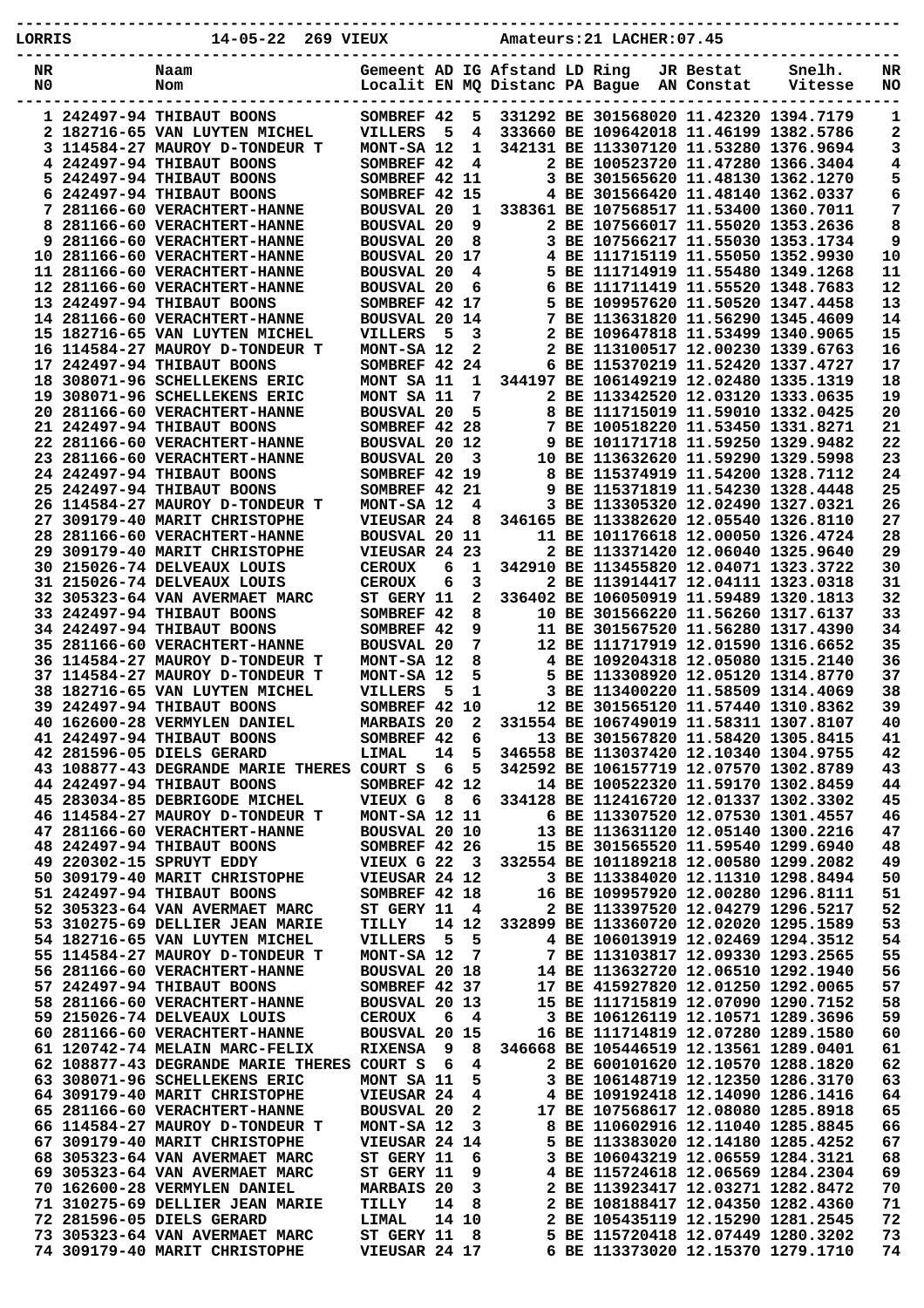|          |                 | 75 309179-40 MARIT CHRISTOPHE<br>76 281596-05 DIELS GERARD<br>77 309179-40 MARIT CHRISTOPHE<br>77 309179-40 MARIT CHRISTOPHE<br>79 186226-83 WEISS HENRI<br>80 242497-94 THIBAUT BOONS<br>81 281596-05 DIELS GERARD<br>82 308071-96 SCHELLEKENS ERIC<br>83 305501-48 MERVEILLE THIERRY<br>84 162600-28 VERMYLEN DANIEL<br>85 220302-15 SPRUYT EDDY<br>86 162600-28 VERMYLEN DANIEL | VIEUSAR 24<br>LIMAL<br>VIEUSAR 24 10<br>VIEUSAR 24 18<br>LIMAL<br>SOMBREF 42 23<br><b>LIMAL</b><br>MONT SA 11<br><b>GENAPPE</b><br><b>MARBAIS 20</b><br>VIEUX G 22<br><b>MARBAIS 20</b> | 14<br>8<br>14<br>$\overline{4}$ | 9<br>$\mathbf{1}$<br>3<br>9<br>2<br>2<br>8<br>$\mathbf{2}$ | $9^{\circ}$                   | 7 BE 113381520 12.15380 1279.0923<br>3 BE 105430719 12.16020 1278.6545<br>8 BE 109187418 12.16260 1275.3224<br>9 BE 113376220 12.16260 1275.3224<br>346462 BE 106190519 12.16521 1274.3742<br>18 BE 100521720 12.05060 1273.7101<br>4 00 105431719 12.17200 1272.5508<br>4 BE 103629619 12.15330 1272.2122<br>334566 BE 110410220 12.08071 1271.5420<br>3 BE 115661818 12.05571 1270.5571<br>2 BE 115646418 12.06550 1269.6939<br>4 BE 106748619 12.06081 1269.6651 |           |                   | 75<br>76<br>77<br>77<br>79<br>80<br>81<br>82<br>83<br>84<br>85<br>86 |
|----------|-----------------|------------------------------------------------------------------------------------------------------------------------------------------------------------------------------------------------------------------------------------------------------------------------------------------------------------------------------------------------------------------------------------|-----------------------------------------------------------------------------------------------------------------------------------------------------------------------------------------|---------------------------------|------------------------------------------------------------|-------------------------------|---------------------------------------------------------------------------------------------------------------------------------------------------------------------------------------------------------------------------------------------------------------------------------------------------------------------------------------------------------------------------------------------------------------------------------------------------------------------|-----------|-------------------|----------------------------------------------------------------------|
|          |                 | 87 215026-74 DELVEAUX LOUIS<br>88 281596-05 DIELS GERARD<br>89 108877-43 DEGRANDE MARIE THERES COURT S                                                                                                                                                                                                                                                                             | <b>CEROUX</b><br>LIMAL                                                                                                                                                                  | 6<br>14<br>- 6                  | 5<br>$\mathbf{2}$                                          | $6\overline{6}$               | 4 BE 106128719 12.15161 1268.7761<br>5 BE 105434619 12.18230 1267.6632<br>3 BE 113316220 12.15310 1266.4358                                                                                                                                                                                                                                                                                                                                                         |           |                   | 87<br>88<br>89                                                       |
|          |                 | 90 310110-01 SPRUYT SEBA MICH                                                                                                                                                                                                                                                                                                                                                      | VIEUX G 12                                                                                                                                                                              |                                 |                                                            |                               | 3 332533 BE 108358215 12.07380 1266.1493                                                                                                                                                                                                                                                                                                                                                                                                                            |           |                   | 90                                                                   |
|          | UNION 1506 MSTG |                                                                                                                                                                                                                                                                                                                                                                                    |                                                                                                                                                                                         |                                 |                                                            |                               | Data Technology Deerlijk (01506)                                                                                                                                                                                                                                                                                                                                                                                                                                    |           |                   |                                                                      |
| LORRIS   |                 | 14-05-22 181 YEARLING                                                                                                                                                                                                                                                                                                                                                              |                                                                                                                                                                                         |                                 |                                                            |                               | Amateurs: 12 LACHER: 07.45                                                                                                                                                                                                                                                                                                                                                                                                                                          |           |                   |                                                                      |
| NR<br>N0 |                 | Naam<br>Nom                                                                                                                                                                                                                                                                                                                                                                        |                                                                                                                                                                                         |                                 |                                                            | Gemeent AD IG Afstand LD Ring | Localit EN MQ Distanc PA Bague AN Constat                                                                                                                                                                                                                                                                                                                                                                                                                           | JR Bestat | Snelh.<br>Vitesse | NR<br>NO                                                             |
|          |                 | 1 309179-40 MARIT CHRISTOPHE<br>2 242497-94 THIBAUT BOONS                                                                                                                                                                                                                                                                                                                          | VIEUSAR 21 11<br>SOMBREF 35                                                                                                                                                             |                                 | 2                                                          |                               | 346165 BE 115302521 11.55410 1380.8856<br>331292 BE 104631321 11.45060 1379.8084                                                                                                                                                                                                                                                                                                                                                                                    |           |                   | 1<br>2                                                               |
|          |                 | 3 310275-69 DELLIER JEAN MARIE                                                                                                                                                                                                                                                                                                                                                     | TILLY                                                                                                                                                                                   |                                 | 39 37                                                      |                               | 332899 BE 113448621 11.46230 1379.1300                                                                                                                                                                                                                                                                                                                                                                                                                              |           |                   | 3                                                                    |
|          |                 | 4 242497-94 THIBAUT BOONS<br>5 242497-94 THIBAUT BOONS                                                                                                                                                                                                                                                                                                                             | SOMBREF 35 24<br>SOMBREF 35                                                                                                                                                             |                                 | - 8                                                        |                               | 2 BE 104634521 11.48020 1363.1546<br>3 BE 104633321 11.48110 1362.3138                                                                                                                                                                                                                                                                                                                                                                                              |           |                   | 4<br>5                                                               |
|          |                 | 6 242497-94 THIBAUT BOONS                                                                                                                                                                                                                                                                                                                                                          | SOMBREF 35 25                                                                                                                                                                           |                                 |                                                            |                               | 4 BE 302435421 11.49130 1356.5495                                                                                                                                                                                                                                                                                                                                                                                                                                   |           |                   | 6                                                                    |
|          |                 | 7 309179-40 MARIT CHRISTOPHE                                                                                                                                                                                                                                                                                                                                                       | VIEUSAR 21                                                                                                                                                                              |                                 | 5                                                          |                               | 2 BE 115302121 12.00110 1356.5345                                                                                                                                                                                                                                                                                                                                                                                                                                   |           |                   | 7                                                                    |
|          |                 | 8 242497-94 THIBAUT BOONS<br>9 114584-27 MAUROY D-TONDEUR T                                                                                                                                                                                                                                                                                                                        | SOMBREF 35<br>MONT-SA 11                                                                                                                                                                |                                 | 3<br>4                                                     |                               | 5 BE 302433921 11.50540 1347.2631<br>342131 BE 113401621 11.59070 1346.3540                                                                                                                                                                                                                                                                                                                                                                                         |           |                   | 8<br>9                                                               |
|          |                 | 10 309179-40 MARIT CHRISTOPHE                                                                                                                                                                                                                                                                                                                                                      | VIEUSAR 21 10                                                                                                                                                                           |                                 |                                                            |                               | 3 BE 115302321 12.03430 1338.0081                                                                                                                                                                                                                                                                                                                                                                                                                                   |           |                   | 10                                                                   |
|          |                 | 11 309901-83 HANNON YVES<br>12 242497-94 THIBAUT BOONS                                                                                                                                                                                                                                                                                                                             | <b>CHAUMON</b><br>SOMBREF 35                                                                                                                                                            | 8                               | 1<br>7                                                     |                               | 346988 BE 113530021 12.05190 1332.9458<br>6 BE 302436621 11.53470 1331.6487                                                                                                                                                                                                                                                                                                                                                                                         |           |                   | 11<br>12                                                             |
|          |                 | 13 242497-94 THIBAUT BOONS                                                                                                                                                                                                                                                                                                                                                         | SOMBREF 35                                                                                                                                                                              |                                 | 9                                                          |                               | 7 BE 104630421 11.54250 1328.2673                                                                                                                                                                                                                                                                                                                                                                                                                                   |           |                   | 13                                                                   |
|          |                 | 14 309179-40 MARIT CHRISTOPHE                                                                                                                                                                                                                                                                                                                                                      | VIEUSAR 21                                                                                                                                                                              |                                 | 9                                                          |                               | 4 BE 113514021 12.08020 1316.0499                                                                                                                                                                                                                                                                                                                                                                                                                                   |           |                   | 14                                                                   |
|          |                 | 15 309179-40 MARIT CHRISTOPHE<br>16 242497-94 THIBAUT BOONS                                                                                                                                                                                                                                                                                                                        | VIEUSAR 21 20<br>SOMBREF 35 35                                                                                                                                                          |                                 |                                                            |                               | 5 BE 113514721 12.09160 1309.9079<br>8 BE 104744321 11.59430 1300.6295                                                                                                                                                                                                                                                                                                                                                                                              |           |                   | 15<br>16                                                             |
|          |                 | 17 242497-94 THIBAUT BOONS                                                                                                                                                                                                                                                                                                                                                         | SOMBREF 35 12                                                                                                                                                                           |                                 |                                                            |                               | 9 BE 104632821 12.00500 1294.9524                                                                                                                                                                                                                                                                                                                                                                                                                                   |           |                   | 17                                                                   |
|          |                 | 17 242497-94 THIBAUT BOONS                                                                                                                                                                                                                                                                                                                                                         | SOMBREF 35 14                                                                                                                                                                           |                                 |                                                            |                               | 10 BE 302435121 12.00500 1294.9524                                                                                                                                                                                                                                                                                                                                                                                                                                  |           |                   | 17                                                                   |
|          |                 | 19 114584-27 MAUROY D-TONDEUR T<br>20 114584-27 MAUROY D-TONDEUR T                                                                                                                                                                                                                                                                                                                 | MONT-SA 11<br>MONT-SA 11                                                                                                                                                                |                                 | 5<br>$\overline{\phantom{a}}$ 3                            |                               | 2 BE 113403021 12.10000 1291.0604<br>3 BE 113400621 12.10200 1289.4384                                                                                                                                                                                                                                                                                                                                                                                              |           |                   | 19<br>20                                                             |
|          |                 | 21 114584-27 MAUROY D-TONDEUR T                                                                                                                                                                                                                                                                                                                                                    | MONT-SA 11 10                                                                                                                                                                           |                                 |                                                            |                               | 4 BE 113406321 12.10260 1288.9527                                                                                                                                                                                                                                                                                                                                                                                                                                   |           |                   | 21                                                                   |
|          |                 | 22 309179-40 MARIT CHRISTOPHE                                                                                                                                                                                                                                                                                                                                                      | VIEUSAR 21 4                                                                                                                                                                            |                                 |                                                            |                               | 6 BE 115301821 12.14180 1285.4252                                                                                                                                                                                                                                                                                                                                                                                                                                   |           |                   | 22                                                                   |
|          |                 | 23 281596-05 DIELS GERARD<br>24 281596-05 DIELS GERARD                                                                                                                                                                                                                                                                                                                             | <b>LIMAL</b><br>LIMAL                                                                                                                                                                   |                                 |                                                            | 18 9                          | 18 2 346558 BE 113633621 12.15170 1282.2026<br>2 BE 113632521 12.15260 1281.4914                                                                                                                                                                                                                                                                                                                                                                                    |           |                   | 23<br>24                                                             |
|          |                 | 25 114584-27 MAUROY D-TONDEUR T                                                                                                                                                                                                                                                                                                                                                    | MONT-SA 11 11                                                                                                                                                                           |                                 |                                                            |                               | 5 BE 113407321 12.12040 1281.0696                                                                                                                                                                                                                                                                                                                                                                                                                                   |           |                   | 25                                                                   |
|          |                 | 26 309901-83 HANNON YVES<br>27 242497-94 THIBAUT BOONS                                                                                                                                                                                                                                                                                                                             | CHAUMON 8 4<br>SOMBREF 35 23                                                                                                                                                            |                                 |                                                            |                               | 2 BE 113529521 12.16160 1279.1398<br>11 BE 104633621 12.04160 1277.8041                                                                                                                                                                                                                                                                                                                                                                                             |           |                   | 26<br>27                                                             |
|          |                 | 28 310275-69 DELLIER JEAN MARIE                                                                                                                                                                                                                                                                                                                                                    | TILLY                                                                                                                                                                                   | 39 18                           |                                                            |                               | 2 BE 113455621 12.06010 1275.3937                                                                                                                                                                                                                                                                                                                                                                                                                                   |           |                   | 28                                                                   |
|          |                 | 29 281596-05 DIELS GERARD                                                                                                                                                                                                                                                                                                                                                          | LIMAL                                                                                                                                                                                   | 18 12                           |                                                            |                               | 3 BE 113636221 12.16520 1274.7352                                                                                                                                                                                                                                                                                                                                                                                                                                   |           |                   | 29                                                                   |
|          |                 | 30 305323-64 VAN AVERMAET MARC<br>31 309179-40 MARIT CHRISTOPHE                                                                                                                                                                                                                                                                                                                    | ST GERY 5 4<br><b>VIEUSAR 21 21</b>                                                                                                                                                     |                                 |                                                            |                               | 336402 BE 113439721 12.10069 1268.8909<br>7 BE 113513121 12.17560 1268.3134                                                                                                                                                                                                                                                                                                                                                                                         |           |                   | 30<br>31                                                             |
|          |                 | 32 242497-94 THIBAUT BOONS                                                                                                                                                                                                                                                                                                                                                         | SOMBREF 35 32                                                                                                                                                                           |                                 |                                                            |                               | 12 BE 104639921 12.07060 1263.9908                                                                                                                                                                                                                                                                                                                                                                                                                                  |           |                   | 32                                                                   |
|          |                 | 33 305323-64 VAN AVERMAET MARC                                                                                                                                                                                                                                                                                                                                                     | ST GERY 5 5                                                                                                                                                                             |                                 |                                                            |                               | 2 BE 113444021 12.11389 1261.5942                                                                                                                                                                                                                                                                                                                                                                                                                                   |           |                   | 33                                                                   |
|          |                 | 34 310275-69 DELLIER JEAN MARIE<br>35 310275-69 DELLIER JEAN MARIE                                                                                                                                                                                                                                                                                                                 | TILLY<br>TILLY                                                                                                                                                                          |                                 | 39 14<br>39 17                                             |                               | 3 BE 113450621 12.09010 1260.9015<br>4 BE 113451721 12.09030 1260.7423                                                                                                                                                                                                                                                                                                                                                                                              |           |                   | 34<br>35                                                             |
|          |                 | 36 308071-96 SCHELLEKENS ERIC                                                                                                                                                                                                                                                                                                                                                      | MONT SA 4 3                                                                                                                                                                             |                                 |                                                            |                               | 344197 BE 113497121 12.18410 1257.6469                                                                                                                                                                                                                                                                                                                                                                                                                              |           |                   | 36                                                                   |
|          |                 | 37 309179-40 MARIT CHRISTOPHE<br>38 282520-56 TASSOUL PIERRE                                                                                                                                                                                                                                                                                                                       | VIEUSAR 21                                                                                                                                                                              | 7 1                             | 3                                                          |                               | 8 BE 115300921 12.20410 1255.6617<br>339797 BE 113402921 12.15510 1254.5579                                                                                                                                                                                                                                                                                                                                                                                         |           |                   | 37<br>38                                                             |
|          |                 | 39 281596-05 DIELS GERARD                                                                                                                                                                                                                                                                                                                                                          | <b>CHASTRE</b><br>LIMAL                                                                                                                                                                 | 18 17                           |                                                            |                               | 4 BE 113634421 12.22000 1251.1119                                                                                                                                                                                                                                                                                                                                                                                                                                   |           |                   | 39                                                                   |
|          |                 | 40 242497-94 THIBAUT BOONS                                                                                                                                                                                                                                                                                                                                                         | SOMBREF 35 4                                                                                                                                                                            |                                 |                                                            |                               | 13 BE 302434421 12.10520 1246.0832                                                                                                                                                                                                                                                                                                                                                                                                                                  |           |                   | 40                                                                   |
|          |                 | 41 309179-40 MARIT CHRISTOPHE<br>42 310275-69 DELLIER JEAN MARIE                                                                                                                                                                                                                                                                                                                   | <b>VIEUSAR 21</b><br>TILLY                                                                                                                                                              |                                 | 8<br>39 32                                                 |                               | 9 BE 113514121 12.24100 1239.9940<br>5 BE 113451121 12.13340 1239.5395                                                                                                                                                                                                                                                                                                                                                                                              |           |                   | 41<br>42                                                             |
|          |                 | 43 114584-27 MAUROY D-TONDEUR T                                                                                                                                                                                                                                                                                                                                                    | MONT-SA 11 6                                                                                                                                                                            |                                 |                                                            |                               | 539.5395 / 1239.5395 = ----<br>6 BE 113401021 12.22260 1233.2008<br>10 BE 113501001 10 005                                                                                                                                                                                                                                                                                                                                                                          |           |                   | 43                                                                   |
|          |                 | 44 309179-40 MARIT CHRISTOPHE                                                                                                                                                                                                                                                                                                                                                      | VIEUSAR 21 2                                                                                                                                                                            |                                 |                                                            |                               | 10 BE 113501021 12.26520 1228.1161                                                                                                                                                                                                                                                                                                                                                                                                                                  |           |                   | 44                                                                   |
|          |                 | 45 114584-27 MAUROY D-TONDEUR T<br>46 242497-94 THIBAUT BOONS                                                                                                                                                                                                                                                                                                                      | MONT-SA 11<br>SOMBREF 35 16                                                                                                                                                             |                                 | 8                                                          |                               | 7 BE 113407421 12.24060 1225.8366<br>14 BE 302434621 12.15200 1225.4945                                                                                                                                                                                                                                                                                                                                                                                             |           |                   | 45<br>46                                                             |
|          |                 | 47 309179-40 MARIT CHRISTOPHE                                                                                                                                                                                                                                                                                                                                                      | VIEUSAR 21                                                                                                                                                                              |                                 | $\overline{7}$                                             |                               | 11 BE 113503121 12.27550 1223.5582                                                                                                                                                                                                                                                                                                                                                                                                                                  |           |                   | 47                                                                   |
|          |                 | 48 309901-83 HANNON YVES                                                                                                                                                                                                                                                                                                                                                           | <b>CHAUMON 8</b>                                                                                                                                                                        |                                 | 5                                                          |                               | 3 BE 113528621 12.28410 1223.1526                                                                                                                                                                                                                                                                                                                                                                                                                                   |           |                   | 48                                                                   |
|          |                 | 49 242497-94 THIBAUT BOONS<br>50 310275-69 DELLIER JEAN MARIE                                                                                                                                                                                                                                                                                                                      | SOMBREF 35 18<br><b>TILLY</b>                                                                                                                                                           | 39 20                           |                                                            |                               | 15 BE 302436221 12.15530 1223.0062<br>6 BE 113455121 12.17230 1222.1710                                                                                                                                                                                                                                                                                                                                                                                             |           |                   | 49<br>50                                                             |
|          |                 | 51 242497-94 THIBAUT BOONS                                                                                                                                                                                                                                                                                                                                                         | <b>SOMBREF 35 15</b>                                                                                                                                                                    |                                 |                                                            |                               | 16 BE 104631821 12.16450 1219.1058                                                                                                                                                                                                                                                                                                                                                                                                                                  |           |                   | 51                                                                   |
|          |                 | 52 242497-94 THIBAUT BOONS<br>53 281772-84 HAUTIER ETIENNE                                                                                                                                                                                                                                                                                                                         | SOMBREF 35 22<br>BAULERS 30 25                                                                                                                                                          |                                 |                                                            |                               | 17 BE 104632521 12.16470 1218.9563                                                                                                                                                                                                                                                                                                                                                                                                                                  |           |                   | 52<br>53                                                             |
|          |                 | 54 309901-83 HANNON YVES                                                                                                                                                                                                                                                                                                                                                           |                                                                                                                                                                                         |                                 |                                                            |                               | 331726 BE 113019921 12.17130 1218.6102<br>4 BE 113527521 12.30200 1216.0794                                                                                                                                                                                                                                                                                                                                                                                         |           |                   | 54                                                                   |
|          |                 | 55 242497-94 THIBAUT BOONS                                                                                                                                                                                                                                                                                                                                                         | <b>CHAUMON 8 8<br/>SOMBREF 35 28</b>                                                                                                                                                    |                                 |                                                            |                               | 18 BE 104745221 12.17520 1214.1168                                                                                                                                                                                                                                                                                                                                                                                                                                  |           |                   | 55                                                                   |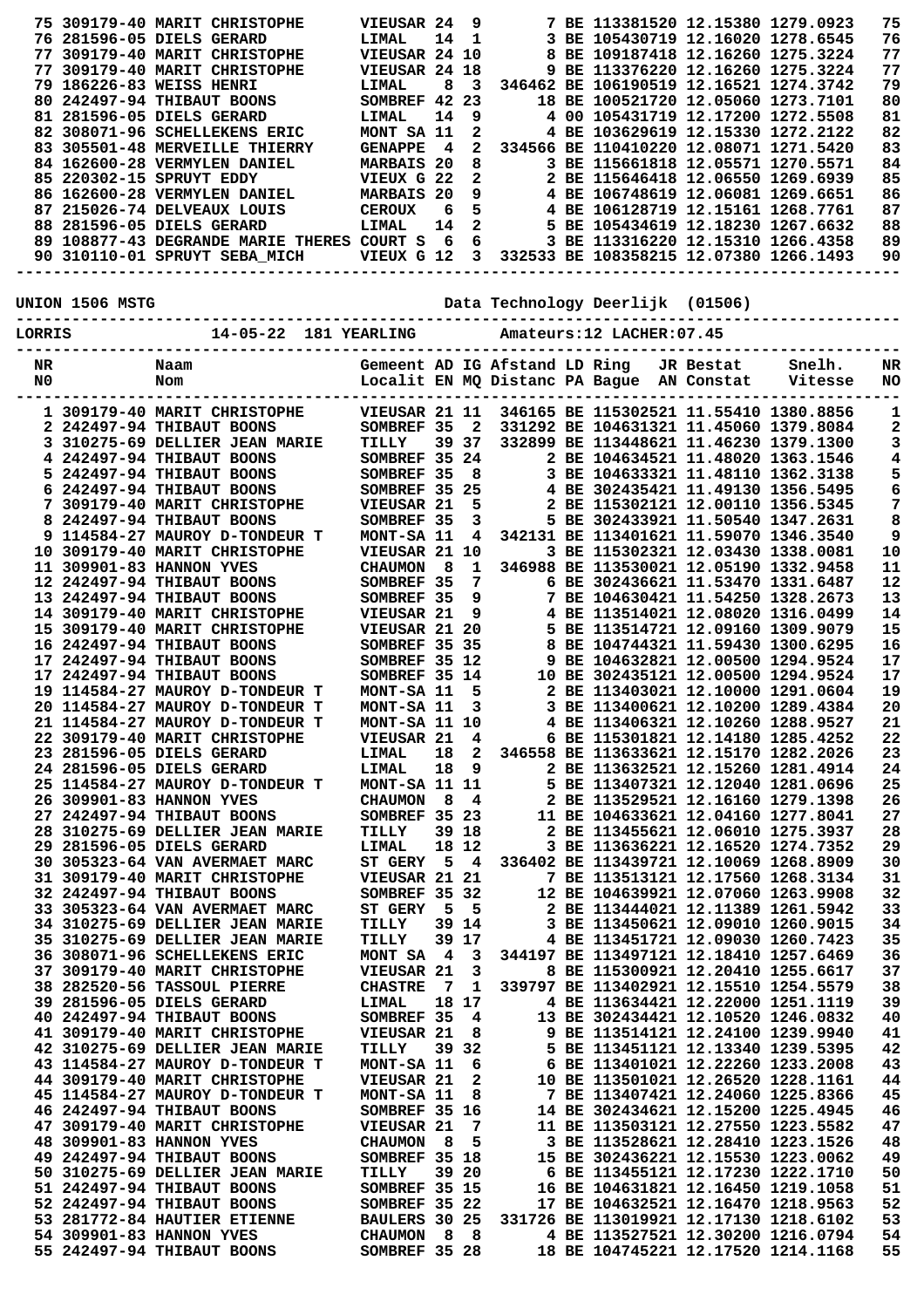|                 |                 | 56 281772-84 HAUTIER ETIENNE                                               | BAULERS 30 10                             |                         |                |                               | 2 BE 113013921 12.19090 1210.0164                                                |           |         | 56       |
|-----------------|-----------------|----------------------------------------------------------------------------|-------------------------------------------|-------------------------|----------------|-------------------------------|----------------------------------------------------------------------------------|-----------|---------|----------|
|                 |                 | 57 310275-69 DELLIER JEAN MARIE<br>58 114584-27 MAUROY D-TONDEUR T         | TILLY<br>MONT-SA 11                       |                         | 39 19<br>9     |                               | 7 BE 113447521 12.20410 1207.5413<br>8 BE 113406921 12.29310 1202.4990           |           |         | 57<br>58 |
|                 |                 | 59 309179-40 MARIT CHRISTOPHE                                              | VIEUSAR 21 13                             |                         |                |                               | 12 BE 113505621 12.33000 1201.9618                                               |           |         | 59       |
|                 |                 | 60 281772-84 HAUTIER ETIENNE                                               | <b>BAULERS 30</b>                         |                         | 4              |                               | 3 BE 113016121 12.21200 1200.4560                                                |           |         | 60       |
|                 |                 | 61 308071-96 SCHELLEKENS ERIC                                              | MONT SA 4 2                               |                         |                |                               | 2 BE 113496921 12.32360 1196.7907                                                |           |         | 61       |
|                 |                 |                                                                            |                                           |                         |                |                               |                                                                                  |           |         |          |
|                 | UNION 1506 MSTG |                                                                            |                                           |                         |                |                               | Data Technology Deerlijk (01506)                                                 |           |         |          |
|                 |                 |                                                                            |                                           |                         |                |                               |                                                                                  |           |         |          |
| <b>NANTEUIL</b> |                 | 14-05-22 347 VIEUX_YEARLING                                                |                                           |                         |                |                               | Amateurs: 20 LACHER: 07.50                                                       |           |         |          |
|                 |                 |                                                                            |                                           |                         |                | Gemeent AD IG Afstand LD Ring |                                                                                  |           | Snelh.  |          |
| NR<br>N0        |                 | Naam<br>Nom                                                                |                                           |                         |                |                               | Localit EN MQ Distanc PA Bague AN Constat                                        | JR Bestat | Vitesse | NR<br>NO |
|                 |                 |                                                                            |                                           |                         |                |                               |                                                                                  |           |         |          |
|                 |                 | 1 148369-56 DEPREZ RAYMOND                                                 | <b>ARCHENN 12</b>                         |                         | 2              |                               | 224387 BE 106134219 10.27160 1426.7931                                           |           |         | 1        |
|                 |                 | 2 182716-65 VAN LUYTEN MICHEL<br>3 108877-43 DEGRANDE MARIE THERES COURT S | VILLERS 21                                |                         | 6<br>5         |                               | 203932 BE 113402820 10.13340 1420.4690<br>212378 BE 113532721 10.19550 1416.6404 |           |         | 2        |
|                 |                 | 4 282649-88 VAN STALLE LUC                                                 | SART DA 24                                | - 6                     | $\overline{4}$ |                               | 200514 BE 110331020 10.11474 1414.1618                                           |           |         | 3<br>4   |
|                 |                 | 5 281166-60 VERACHTERT-HANNE                                               | <b>BOUSVAL 21</b>                         |                         | $\overline{2}$ |                               | 207962 BE 107566517 10.17160 1412.1458                                           |           |         | 5        |
|                 |                 | 6 281166-60 VERACHTERT-HANNE                                               | BOUSVAL 21 17                             |                         |                |                               | 2 BE 101179818 10.17170 1411.9860                                                |           |         | 6        |
|                 |                 | 7 281166-60 VERACHTERT-HANNE                                               | BOUSVAL 21 12                             |                         |                |                               | 3 BE 107567617 10.17410 1408.1616                                                |           |         | 7        |
|                 |                 | 8 281166-60 VERACHTERT-HANNE<br>9 282649-88 VAN STALLE LUC                 | <b>BOUSVAL 21 16</b><br>SART DA 24        |                         | 2              |                               | 4 BE 101173218 10.17440 1407.6850<br>2 BE 110330720 10.13024 1401.8037           |           |         | 8<br>9   |
|                 |                 | 10 182716-65 VAN LUYTEN MICHEL                                             | VILLERS 21                                |                         | $\mathbf{1}$   |                               | 2 00 110886815 10.16130 1394.7247                                                |           |         | 10       |
|                 |                 | 11 282649-88 VAN STALLE LUC                                                | SART DA 24                                |                         | 1              |                               | 3 BE 110332120 10.14014 1392.2327                                                |           |         | 11       |
|                 |                 | 12 148369-56 DEPREZ RAYMOND                                                | <b>ARCHENN 12</b>                         |                         | 6              |                               | 2 BE 109224218 10.31450 1387.2457                                                |           |         | 12       |
|                 |                 | 13 281166-60 VERACHTERT-HANNE                                              | BOUSVAL 21 14                             |                         |                |                               | 5 BE 107563817 10.19570 1386.8756                                                |           |         | 13       |
|                 |                 | 14 281166-60 VERACHTERT-HANNE<br>15 180351-28 RUCQUOY JEAN                 | <b>BOUSVAL 21 18</b><br><b>MARBAIS 12</b> |                         | - 2            |                               | 6 BE 101172318 10.19590 1386.5674<br>201708 BE 110956115 10.15340 1385.6744      |           |         | 14<br>15 |
|                 |                 | 16 182716-65 VAN LUYTEN MICHEL                                             | VILLERS 21 16                             |                         |                |                               | 3 BE 113834017 10.17330 1382.1213                                                |           |         | 16       |
|                 |                 | 17 114584-27 MAUROY D-TONDEUR T                                            | <b>MONT-SA</b>                            | $\overline{\mathbf{2}}$ | 1              |                               | 212744 BE 508121920 10.24160 1379.0666                                           |           |         | 17       |
|                 |                 | 18 192396-45 SOETAERTS PH.                                                 | VILLERS 45 41                             |                         |                |                               | 197638 BE 112447720 10.13200 1378.8698                                           |           |         | 18       |
|                 |                 | 19 281166-60 VERACHTERT-HANNE                                              | <b>BOUSVAL 21</b>                         |                         | 5              |                               | 7 BE 107568417 10.20560 1377.8401                                                |           |         | 19       |
|                 |                 | 20 310110-01 SPRUYT SEBA MICH<br>21 192396-45 SOETAERTS PH.                | VIEUX G 11<br>VILLERS 45 12               |                         | 1              |                               | 200962 BE 111792419 10.15550 1377.2381<br>2 BE 109503616 10.13330 1376.7886      |           |         | 20<br>21 |
|                 |                 | 22 180351-28 RUCQUOY JEAN                                                  | <b>MARBAIS 12</b>                         |                         | 8              |                               | 2 BE 113472321 10.16350 1376.0637                                                |           |         | 22       |
|                 |                 | 23 182716-65 VAN LUYTEN MICHEL                                             | VILLERS 21 21                             |                         |                |                               | 4 BE 113483521 10.18190 1374.9770                                                |           |         | 23       |
|                 |                 | 24 182716-65 VAN LUYTEN MICHEL                                             | VILLERS 21                                |                         | 9              |                               | 5 BE 113485521 10.18210 1374.6680                                                |           |         | 24       |
|                 |                 | 25 182716-65 VAN LUYTEN MICHEL<br>26 282649-88 VAN STALLE LUC              | VILLERS 21                                |                         | 8              |                               | 6 BE 113485421 10.18230 1374.3592<br>4 BE 110332220 10.16244 1369.5688           |           |         | 25<br>26 |
|                 |                 | 27 180351-28 RUCQUOY JEAN                                                  | SART DA 24<br>MARBAIS 12 10               |                         | 3              |                               | 3 BE 113471721 10.17270 1367.9756                                                |           |         | 27       |
|                 |                 | 28 189045-89 RENIER GABRIEL                                                | CORROY-                                   | 9                       | 1              |                               | 217809 BE 109235218 10.29137 1367.9035                                           |           |         | 28       |
|                 |                 | 29 282649-88 VAN STALLE LUC                                                | SART DA 24                                |                         | 5              |                               | 5 BE 110333820 10.16384 1367.3895                                                |           |         | 29       |
|                 |                 | 30 282649-88 VAN STALLE LUC                                                | SART DA 24 11                             |                         |                |                               | 6 BE 110331820 10.16424 1366.7682                                                |           |         | 30       |
|                 |                 | 31 162600-28 VERMYLEN DANIEL<br>32 162600-28 VERMYLEN DANIEL               | <b>MARBAIS 40 39</b><br>MARBAIS 40 36     |                         |                |                               | 202557 BE 107906621 10.18264 1364.5715<br>2 BE 107901421 10.18494 1361.0567      |           |         | 31<br>32 |
|                 |                 | 33 180351-28 RUCQUOY JEAN                                                  | <b>MARBAIS 12</b>                         |                         | - 3            |                               | 4 BE 113473421 10.18250 1359.0657                                                |           |         | 33       |
|                 |                 | 34 282649-88 VAN STALLE LUC                                                | SART DA 24                                |                         | - 7            |                               | 7 BE 110334520 10.17434 1357.3617                                                |           |         | 34       |
|                 |                 | 35 282649-88 VAN STALLE LUC                                                | <b>SART DA 24 14</b>                      |                         |                |                               | 8 BE 107935621 10.17524 1355.9849                                                |           |         | 35       |
|                 |                 | 36 281166-60 VERACHTERT-HANNE                                              | BOUSVAL 21 19                             |                         |                |                               | 8 BE 111710319 10.23480 1352.1586                                                |           |         | 36       |
|                 |                 | 37 281166-60 VERACHTERT-HANNE<br>38 281166-60 VERACHTERT-HANNE             | <b>BOUSVAL 21</b><br><b>BOUSVAL 21</b>    |                         | 9<br>7         |                               | 9 BE 107108721 10.23510 1351.7192<br>10 BE 107108421 10.23530 1351.4264          |           |         | 37<br>38 |
|                 |                 | 39 182716-65 VAN LUYTEN MICHEL                                             | VILLERS 21                                |                         | 7              |                               | 7 BE 113480621 10.21020 1350.2450                                                |           |         | 39       |
|                 |                 | 40 189045-89 RENIER GABRIEL                                                | CORROY-                                   | - 9                     | 4              |                               | 2 BE 113562521 10.31397 1347.3138                                                |           |         | 40       |
|                 |                 | 41 123780-08 LENGELE FRERES                                                | CHAUMON 26                                |                         | 3              |                               | 220630 BE 119004515 10.33460 1347.2217                                           |           |         | 41       |
|                 |                 | 42 108877-43 DEGRANDE MARIE THERES COURT S<br>43 180351-28 RUCQUOY JEAN    | <b>MARBAIS 12</b>                         | -6                      | 6<br>9         |                               | 2 BE 113511621 10.27410 1346.8640<br>5 BE 113474221 10.20000 1344.7200           |           |         | 42<br>43 |
|                 |                 | 44 162600-28 VERMYLEN DANIEL                                               | MARBAIS 40 29                             |                         |                |                               | 3 BE 107973021 10.20384 1344.6429                                                |           |         | 44       |
|                 |                 | 45 148369-56 DEPREZ RAYMOND                                                | <b>ARCHENN 12</b>                         |                         | 1              |                               | 3 BE 106132419 10.36550 1344.3055                                                |           |         | 45       |
|                 |                 | 46 148369-56 DEPREZ RAYMOND                                                | <b>ARCHENN 12</b>                         |                         | 5              |                               | 4 BE 110648416 10.36590 1343.7688                                                |           |         | 46       |
|                 |                 | 47 180351-28 RUCQUOY JEAN                                                  | <b>MARBAIS 12</b>                         |                         | 5              |                               | 6 BE 113474621 10.20400 1338.7699                                                |           |         | 47       |
|                 |                 | 48 148369-56 DEPREZ RAYMOND<br>49 180351-28 RUCQUOY JEAN                   | <b>ARCHENN 12</b><br><b>MARBAIS 12</b>    |                         | 4<br>1         |                               | 5 BE 113442920 10.37390 1338.4253<br>7 BE 108300514 10.21040 1335.2251           |           |         | 48<br>49 |
|                 |                 | 50 123780-08 LENGELE FRERES                                                | CHAUMON 26                                |                         | 7              |                               | 2 BE 116017019 10.35150 1335.1286                                                |           |         | 50       |
|                 |                 | 51 192396-45 SOETAERTS PH.                                                 | VILLERS 45 15                             |                         |                |                               | 3 BE 112240221 10.18050 1334.6404                                                |           |         | 51       |
|                 |                 | 52 182716-65 VAN LUYTEN MICHEL                                             | VILLERS 21 17                             |                         |                |                               | 8 BE 113486821 10.22490 1334.4879                                                |           |         | 52       |
|                 |                 | 53 182716-65 VAN LUYTEN MICHEL<br>54 180351-28 RUCQUOY JEAN                | VILLERS 21 12<br>MARBAIS 12 12            |                         |                |                               | 9 BE 113833217 10.22580 1333.1793<br>8 BE 113474721 10.21220 1332.5787           |           |         | 53<br>54 |
|                 |                 | 55 162600-28 VERMYLEN DANIEL                                               | MARBAIS 40 22                             |                         |                |                               | 4 BE 107901321 10.22044 1331.9692                                                |           |         | 55       |
|                 |                 | 56 180351-28 RUCQUOY JEAN                                                  | <b>MARBAIS 12</b>                         |                         | 4              |                               | 9 BE 113473121 10.21300 1331.4059                                                |           |         | 56       |
|                 |                 | 57 180351-28 RUCQUOY JEAN                                                  | <b>MARBAIS 12</b>                         |                         | 6              |                               | 10 BE 113474921 10.21380 1330.2352                                               |           |         | 57       |
|                 |                 | 58 162600-28 VERMYLEN DANIEL                                               | MARBAIS 40 21                             |                         |                |                               | 5 BE 107906321 10.22194 1329.7831                                                |           |         | 58       |
|                 |                 | 59 281166-60 VERACHTERT-HANNE<br>60 189045-89 RENIER GABRIEL               | <b>BOUSVAL 21</b><br>CORROY-              | - 9                     | 3<br>3         |                               | 11 BE 104385616 10.26240 1329.6803<br>3 BE 113420020 10.33527 1329.0897          |           |         | 59<br>60 |
|                 |                 | 61 182716-65 VAN LUYTEN MICHEL                                             | VILLERS 21 10                             |                         |                |                               | 10 BE 113484021 10.23280 1328.8358                                               |           |         | 61       |
|                 |                 | 62 215026-74 DELVEAUX LOUIS                                                | <b>CEROUX</b>                             | 11                      | 4              |                               | 212417 BE 109595118 10.30040 1327.0533                                           |           |         | 62       |
|                 |                 | 63 215026-74 DELVEAUX LOUIS                                                | <b>CEROUX</b>                             |                         | 11 10          |                               | 2 BE 113548721 10.30090 1326.3628                                                |           |         | 63       |
|                 |                 | 64 182716-65 VAN LUYTEN MICHEL<br>65 220302-15 SPRUYT EDDY                 | VILLERS 21<br>VIEUX G 47 41               |                         | $_{3}$         |                               | 11 BE 150171112 10.23470 1326.0995<br>200995 BE 112229321 10.21460 1324.3685     |           |         | 64<br>65 |
|                 |                 |                                                                            |                                           |                         |                |                               |                                                                                  |           |         |          |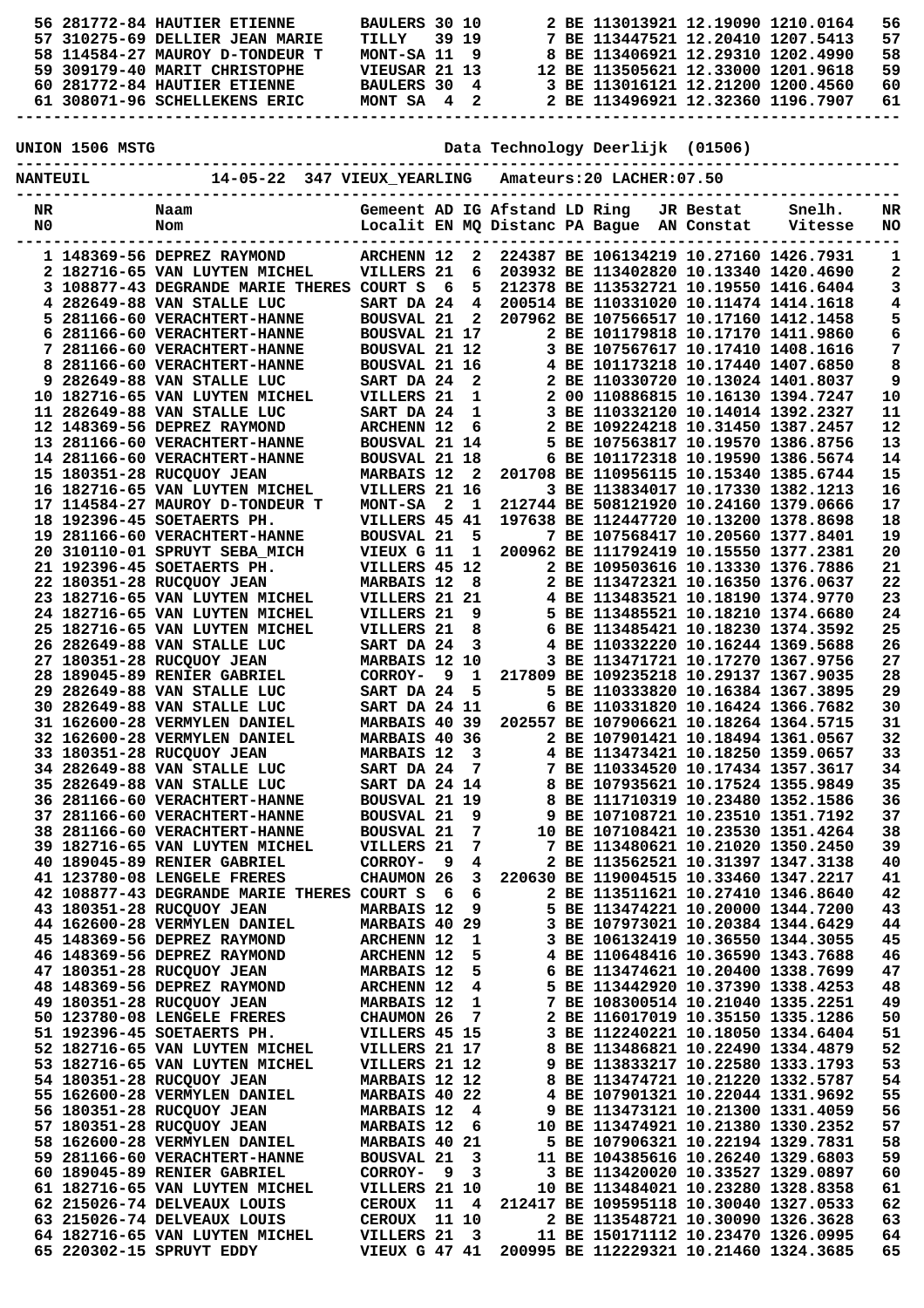|             |                 | 66 220302-15 SPRUYT EDDY                                                                                                                                                                                                                   | <b>VIEUX G 47 25</b> |    |              |  | 2 BE 112433820 10.22160 1320.0197      |                                                      | 66  |
|-------------|-----------------|--------------------------------------------------------------------------------------------------------------------------------------------------------------------------------------------------------------------------------------------|----------------------|----|--------------|--|----------------------------------------|------------------------------------------------------|-----|
|             |                 | 67 120742-74 MELAIN MARC-FELIX                                                                                                                                                                                                             | RIXENSA 20           |    | $\mathbf{2}$ |  | 215528 BE 110779916 10.33193 1319.6534 |                                                      | 67  |
|             |                 | 68 148369-56 DEPREZ RAYMOND                                                                                                                                                                                                                | <b>ARCHENN 12</b>    |    | 3            |  | 6 BE 113116417 10.40050 1319.2768      |                                                      | 68  |
|             |                 | 69 108877-43 DEGRANDE MARIE THERES COURT S                                                                                                                                                                                                 |                      | -6 | 3            |  | 3 BE 113533321 10.31130 1317.3452      |                                                      | 69  |
|             |                 | 70 220302-15 SPRUYT EDDY                                                                                                                                                                                                                   | <b>VIEUX G 47 14</b> |    |              |  | 3 BE 110128819 10.22420 1316.2737      |                                                      | 70  |
|             |                 | 71 281166-60 VERACHTERT-HANNE                                                                                                                                                                                                              | <b>BOUSVAL 21</b>    |    | 1            |  | 12 BE 101177718 10.28150 1314.1359     |                                                      | 71  |
|             |                 | 72 282649-88 VAN STALLE LUC                                                                                                                                                                                                                | SART DA 24           |    | 21           |  | 9 BE 107937921 10.22524 1311.6349      |                                                      | 72  |
|             |                 | 73 215026-74 DELVEAUX LOUIS                                                                                                                                                                                                                | <b>CEROUX</b>        | 11 | 5            |  | 3 BE 110902315 10.31580 1311.4859      |                                                      | 73  |
|             |                 | 74 215026-74 DELVEAUX LOUIS                                                                                                                                                                                                                | <b>CEROUX</b>        | 11 | 2            |  | 4 BE 110905815 10.32000 1311.2160      |                                                      | 74  |
|             |                 | 75 282649-88 VAN STALLE LUC                                                                                                                                                                                                                | SART DA 24           |    | 9            |  | 10 BE 110330420 10.23154 1308.3542     |                                                      | 75  |
|             |                 | 76 220302-15 SPRUYT EDDY                                                                                                                                                                                                                   | VIEUX G 47           |    | 5            |  | 4 BE 114915819 10.23420 1307.7098      |                                                      | 76  |
|             |                 | 77 182716-65 VAN LUYTEN MICHEL                                                                                                                                                                                                             | VILLERS 21           |    | 5            |  | 12 BE 113401920 10.25580 1307.5358     |                                                      | 77  |
|             |                 | 78 182716-65 VAN LUYTEN MICHEL                                                                                                                                                                                                             | VILLERS 21 11        |    |              |  | 13 BE 113487021 10.26000 1307.2564     |                                                      | 78  |
|             |                 | 79 220302-15 SPRUYT EDDY                                                                                                                                                                                                                   | <b>VIEUX G 47 16</b> |    |              |  | 5 BE 112481820 10.23470 1307.0012      |                                                      | 79  |
|             |                 | 80 182716-65 VAN LUYTEN MICHEL                                                                                                                                                                                                             | VILLERS 21           |    | 4            |  | 14 BE 106017419 10.26020 1306.9771     |                                                      | 80  |
|             |                 | 81 182716-65 VAN LUYTEN MICHEL                                                                                                                                                                                                             | VILLERS 21 14        |    |              |  | 15 BE 113400820 10.26040 1306.6980     |                                                      | 81  |
|             |                 | 82 123780-08 LENGELE FRERES                                                                                                                                                                                                                | CHAUMON 26 23        |    |              |  | 3 BE 108231518 10.39070 1304.6023      |                                                      | 82  |
|             |                 | 83 123780-08 LENGELE FRERES                                                                                                                                                                                                                | CHAUMON 26 12        |    |              |  | 4 00 108997818 10.39220 1302.6766      |                                                      | 83  |
|             |                 | 84 123780-08 LENGELE FRERES                                                                                                                                                                                                                | CHAUMON 26 15        |    |              |  | 5 BE 113196317 10.39420 1300.1179      |                                                      | 84  |
|             |                 | 85 282649-88 VAN STALLE LUC                                                                                                                                                                                                                | SART DA 24 12        |    |              |  | 11 BE 110333520 10.24164 1299.7321     |                                                      | 85  |
|             |                 | 86 182716-65 VAN LUYTEN MICHEL                                                                                                                                                                                                             | VILLERS 21           |    | 2            |  | 16 BE 108403814 10.26580 1299.2058     |                                                      | 86  |
|             |                 | 87 123780-08 LENGELE FRERES                                                                                                                                                                                                                | CHAUMON 26           |    | 1            |  | 6 BE 108231618 10.39580 1298.0781      |                                                      | 87  |
|             |                 | 88 281166-60 VERACHTERT-HANNE                                                                                                                                                                                                              | <b>BOUSVAL 21 15</b> |    |              |  | 13 BE 107564517 10.30160 1297.5998     |                                                      | 88  |
|             |                 | 89 148369-56 DEPREZ RAYMOND                                                                                                                                                                                                                | <b>ARCHENN 12</b>    |    | 8            |  | 7 BE 113516321 10.43040 1296.5351      |                                                      | 89  |
|             |                 | 90 123780-08 LENGELE FRERES                                                                                                                                                                                                                | CHAUMON 26 18        |    |              |  | 7 BE 116014719 10.40160 1295.7909      |                                                      | 90  |
|             |                 | 91 192396-45 SOETAERTS PH.                                                                                                                                                                                                                 | VILLERS 45           |    | 5            |  | 4 BE 113889817 10.22330 1295.5621      |                                                      | 91  |
|             |                 | 92 282649-88 VAN STALLE LUC                                                                                                                                                                                                                | SART DA 24           |    | 8            |  | 12 BE 110336020 10.24474 1295.3938     |                                                      | 92  |
|             |                 | 93 120742-74 MELAIN MARC-FELIX                                                                                                                                                                                                             | RIXENSA 20           |    | 1            |  | 2 BE 109372318 10.36383 1293.3879      |                                                      | 93  |
|             |                 | 94 162600-28 VERMYLEN DANIEL                                                                                                                                                                                                               | <b>MARBAIS 40</b>    |    | 1            |  | 6 BE 113922517 10.26444 1292.3121      |                                                      | 94  |
|             |                 | 95 220302-15 SPRUYT EDDY                                                                                                                                                                                                                   | <b>VIEUX G 47 24</b> |    |              |  | 6 BE 101186318 10.25320 1292.2953      |                                                      | 95  |
|             |                 | 96 281166-60 VERACHTERT-HANNE                                                                                                                                                                                                              | BOUSVAL 21 21        |    |              |  | 14 BE 111711719 10.31000 1291.6894     |                                                      | 96  |
|             |                 | 97 220302-15 SPRUYT EDDY                                                                                                                                                                                                                   | <b>VIEUX G 47 21</b> |    |              |  | 7 BE 112435020 10.25380 1291.4650      |                                                      | 97  |
|             |                 | 98 120742-74 MELAIN MARC-FELIX                                                                                                                                                                                                             | RIXENSA 20           |    | 3            |  | 3 BE 109373018 10.36583 1290.8058      |                                                      | 98  |
|             |                 | 99 309901-83 HANNON YVES                                                                                                                                                                                                                   | <b>CHAUMON</b>       | 8  | 1            |  | 217301 BE 113412420 10.38230 1290.5137 |                                                      | 99  |
|             |                 | 100 309901-83 HANNON YVES                                                                                                                                                                                                                  | <b>CHAUMON</b>       | 8  | 4            |  | 2 BE 113411820 10.38250 1290.2583      |                                                      | 100 |
|             |                 | 101 192396-45 SOETAERTS PH.                                                                                                                                                                                                                | VILLERS 45 22        |    |              |  | 5 BE 112447320 10.23410 1286.0080      |                                                      | 101 |
|             |                 | 102 282649-88 VAN STALLE LUC                                                                                                                                                                                                               | SART DA 24 13        |    |              |  | 13 BE 110333720 10.26004 1285.2912     |                                                      | 102 |
|             |                 | 103 189045-89 RENIER GABRIEL                                                                                                                                                                                                               | CORROY-              | 9  | $\mathbf{2}$ |  | 4 BE 113422020 10.39487 1282.6504      |                                                      | 103 |
|             |                 | 104 220302-15 SPRUYT EDDY                                                                                                                                                                                                                  | VIEUX G 47 20        |    |              |  | 8 BE 113315220 10.26580 1280.4948      |                                                      | 104 |
|             |                 | 105 162600-28 VERMYLEN DANIEL                                                                                                                                                                                                              | MARBAIS 40 35        |    |              |  | 7 BE 108030421 10.28124 1280.3316      |                                                      | 105 |
|             |                 | 106 220302-15 SPRUYT EDDY                                                                                                                                                                                                                  | VIEUX G 47           |    | 6            |  | 9 BE 114908219 10.27000 1280.2229      |                                                      | 106 |
|             |                 | 107 309901-83 HANNON YVES                                                                                                                                                                                                                  | <b>CHAUMON</b>       | 8  | 7            |  | 3 BE 106144219 10.39450 1280.1237      |                                                      | 107 |
|             |                 | 108 310110-01 SPRUYT SEBA MICH                                                                                                                                                                                                             | VIEUX G 11           |    | 2            |  | 2 BE 111796819 10.27050 1279.3337      |                                                      | 108 |
|             |                 | 109 281596-05 DIELS GERARD                                                                                                                                                                                                                 | LIMAL                | 5  | 1            |  | 215865 BE 113036820 10.38440 1279.3264 |                                                      | 109 |
|             |                 | 110 189045-89 RENIER GABRIEL CORROY- 9 7 5 BE 113561821 10.40217 1278.5094                                                                                                                                                                 |                      |    |              |  |                                        |                                                      | 110 |
|             |                 |                                                                                                                                                                                                                                            |                      |    |              |  |                                        |                                                      |     |
|             |                 |                                                                                                                                                                                                                                            |                      |    |              |  |                                        |                                                      |     |
|             |                 |                                                                                                                                                                                                                                            |                      |    |              |  |                                        |                                                      |     |
|             |                 |                                                                                                                                                                                                                                            |                      |    |              |  |                                        |                                                      |     |
|             |                 |                                                                                                                                                                                                                                            |                      |    |              |  |                                        |                                                      |     |
|             |                 | 111 182716-65 VAN LUYTEN MICHEL<br>112 281166-60 VERACHTERT-HANNE<br>112 281166-60 VERACHTERT-HANNE<br>112 281166-60 VERACHTERT-HANNE<br>112 281166-60 VERACHTERT-HANNE<br>112 281166-60 VERACHTERT-HANNE<br>112 281166-60 VERACHTERT-HANN |                      |    |              |  |                                        |                                                      |     |
|             |                 |                                                                                                                                                                                                                                            |                      |    |              |  |                                        |                                                      |     |
|             |                 |                                                                                                                                                                                                                                            |                      |    |              |  |                                        |                                                      |     |
|             |                 | NANTEUIL 14-05-22 185 VIEUX Amateurs:18 LACHER:07.50                                                                                                                                                                                       |                      |    |              |  |                                        |                                                      |     |
| $N_{\rm R}$ |                 |                                                                                                                                                                                                                                            |                      |    |              |  |                                        |                                                      |     |
|             | NO <sub>1</sub> |                                                                                                                                                                                                                                            |                      |    |              |  |                                        |                                                      |     |
|             |                 |                                                                                                                                                                                                                                            |                      |    |              |  |                                        |                                                      |     |
|             |                 | 1 148369-56 DEPREZ RAYMOND                                                                                                                                                                                                                 |                      |    |              |  |                                        | ARCHENN 7 2 224387 BE 106134219 10.27160 1426.7931 1 |     |
|             |                 | 1 182716-65 VAN LUYTEN MICHEL MULLERS 13 6 203932 BE 113402820 10.13340 1420.4690 2<br>2 182716-65 VAN LUYTEN MICHEL SART DA 13 4 200514 BE 113402820 10.13340 1420.4690 2<br>3 282649-88 VAN STALLE LUC SART DA 13 4 200514 BE 11         |                      |    |              |  |                                        |                                                      |     |
|             |                 |                                                                                                                                                                                                                                            |                      |    |              |  |                                        |                                                      |     |
|             |                 |                                                                                                                                                                                                                                            |                      |    |              |  |                                        |                                                      |     |
|             |                 |                                                                                                                                                                                                                                            |                      |    |              |  |                                        |                                                      | 5.  |

|  | I 148369-56 DEPREZ RAYMOND           | ARCHENN           |                         |  | 224387 BE 106134219 10.27160 1426.7931 |                                        |                   |
|--|--------------------------------------|-------------------|-------------------------|--|----------------------------------------|----------------------------------------|-------------------|
|  | 2 182716-65 VAN LUYTEN MICHEL        | VILLERS 13        | 6                       |  |                                        | 203932 BE 113402820 10.13340 1420.4690 |                   |
|  | 3 282649-88 VAN STALLE LUC           | SART DA 13        | 4                       |  |                                        | 200514 BE 110331020 10.11474 1414.1618 |                   |
|  | 4 281166-60 VERACHTERT-HANNE         | <b>BOUSVAL 16</b> | - 2                     |  |                                        | 207962 BE 107566517 10.17160 1412.1458 | 4                 |
|  | 5 281166-60 VERACHTERT-HANNE         | BOUSVAL 16 12     |                         |  |                                        | 2 BE 101179818 10.17170 1411.9860      | 5                 |
|  | 6 281166-60 VERACHTERT-HANNE         | BOUSVAL 16 7      |                         |  |                                        | 3 BE 107567617 10.17410 1408.1616      | 6                 |
|  | 7 281166-60 VERACHTERT-HANNE         | BOUSVAL 16 11     |                         |  |                                        | 4 BE 101173218 10.17440 1407.6850      | 7                 |
|  | 8 282649-88 VAN STALLE LUC           | SART DA 13        | $\overline{\mathbf{2}}$ |  |                                        | 2 BE 110330720 10.13024 1401.8037      | 8                 |
|  | 9 182716-65 VAN LUYTEN MICHEL        | VILLERS 13        | $\mathbf{1}$            |  |                                        | 2 00 110886815 10.16130 1394.7247      | 9                 |
|  | 10 282649-88 VAN STALLE LUC          | SART DA 13        | $\mathbf{1}$            |  |                                        | 3 BE 110332120 10.14014 1392.2327      | 10                |
|  | 11 148369-56 DEPREZ RAYMOND          | ARCHENN 7 6       |                         |  |                                        | 2 BE 109224218 10.31450 1387.2457      | 11                |
|  | <b>12 281166-60 VERACHTERT-HANNE</b> | BOUSVAL 16 9      |                         |  |                                        | 5 BE 107563817 10.19570 1386.8756      | $12 \overline{ }$ |
|  | 13 281166-60 VERACHTERT-HANNE        | BOUSVAL 16 13     |                         |  |                                        | 6 BE 101172318 10.19590 1386.5674      | 13                |
|  | 14 180351-28 RUCQUOY JEAN            | <b>MARBAIS</b>    | 2 2                     |  |                                        | 201708 BE 110956115 10.15340 1385.6744 | 14                |
|  | 15 182716-65 VAN LUYTEN MICHEL       | VILLERS 13 11     |                         |  |                                        | 3 BE 113834017 10.17330 1382.1213      | 15                |
|  | 16 114584-27 MAUROY D-TONDEUR T      | $MONT-SA 2 1$     |                         |  |                                        | 212744 BE 508121920 10.24160 1379.0666 | 16                |
|  | 17 192396-45 SOETAERTS PH.           | VILLERS 20 18     |                         |  |                                        | 197638 BE 112447720 10.13200 1378.8698 | 17                |
|  | 18 281166-60 VERACHTERT-HANNE        | BOUSVAL 16 5      |                         |  |                                        | 7 BE 107568417 10.20560 1377.8401      | 18                |
|  | 19 310110-01 SPRUYT SEBA MICH        | VIEUX G 5 1       |                         |  |                                        | 200962 BE 111792419 10.15550 1377.2381 | 19                |
|  | 20 192396-45 SOETAERTS PH.           | VILLERS 20 8      |                         |  |                                        | 2 BE 109503616 10.13330 1376.7886      | 20                |
|  |                                      |                   |                         |  |                                        |                                        |                   |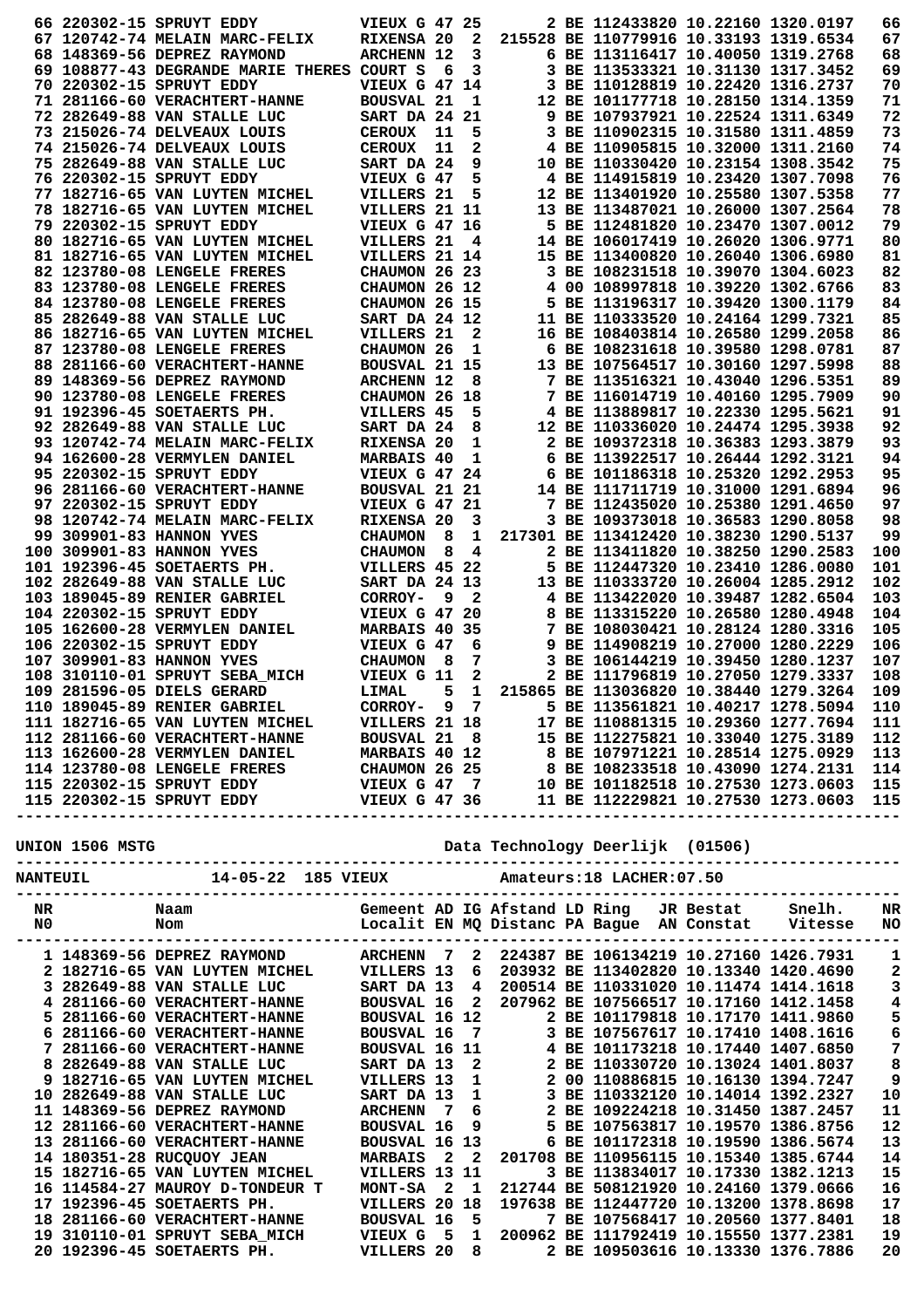| 217809 BE 109235218 10.29137 1367.9035<br>22<br>22 189045-89 RENIER GABRIEL<br>CORROY-<br>5<br>1<br>23<br>23 282649-88 VAN STALLE LUC<br>5<br>5 BE 110333820 10.16384 1367.3895<br>SART DA 13<br>24<br>24 282649-88 VAN STALLE LUC<br>SART DA 13 11<br>6 BE 110331820 10.16424 1366.7682<br>7 BE 110334520 10.17434 1357.3617<br>25<br>25 282649-88 VAN STALLE LUC<br>SART DA 13<br>7<br>26 281166-60 VERACHTERT-HANNE<br>8 BE 111710319 10.23480 1352.1586<br>26<br>BOUSVAL 16 14<br>27 123780-08 LENGELE FRERES<br>CHAUMON 26<br>220630 BE 119004515 10.33460 1347.2217<br>27<br>3<br>28 148369-56 DEPREZ RAYMOND<br>7<br>1<br>3 BE 106132419 10.36550 1344.3055<br>28<br><b>ARCHENN</b><br>7<br>29<br>29 148369-56 DEPREZ RAYMOND<br>5<br>4 BE 110648416 10.36590 1343.7688<br><b>ARCHENN</b><br>30 148369-56 DEPREZ RAYMOND<br>5 BE 113442920 10.37390 1338.4253<br>30<br>7<br><b>ARCHENN</b><br>4<br>31 180351-28 RUCQUOY JEAN<br>$\mathbf{2}$<br>1<br>2 BE 108300514 10.21040 1335.2251<br>31<br><b>MARBAIS</b><br>2 BE 116017019 10.35150 1335.1286<br>32<br>32 123780-08 LENGELE FRERES<br>7<br>CHAUMON 26<br>7<br>4 BE 113833217 10.22580 1333.1793<br>33<br>33 182716-65 VAN LUYTEN MICHEL<br>VILLERS 13<br>3<br>9 BE 104385616 10.26240 1329.6803<br>34<br>34 281166-60 VERACHTERT-HANNE<br><b>BOUSVAL 16</b><br>5<br>3<br>2 BE 113420020 10.33527 1329.0897<br>35<br>35 189045-89 RENIER GABRIEL<br>CORROY-<br>36<br>36 215026-74 DELVEAUX LOUIS<br><b>CEROUX</b><br>5<br>212417 BE 109595118 10.30040 1327.0533<br>4<br>5 BE 150171112 10.23470 1326.0995<br>37<br>37 182716-65 VAN LUYTEN MICHEL<br>VILLERS 13<br>3<br>200995 BE 112433820 10.22160 1320.0197<br>38<br>38 220302-15 SPRUYT EDDY<br>VIEUX G 25 25<br>39<br>39 120742-74 MELAIN MARC-FELIX<br>RIXENSA 10<br>$\mathbf{2}$<br>215528 BE 110779916 10.33193 1319.6534<br>3<br>6 BE 113116417 10.40050 1319.2768<br>40<br>40 148369-56 DEPREZ RAYMOND<br>7<br><b>ARCHENN</b><br>41 220302-15 SPRUYT EDDY<br>VIEUX G 25 14<br>2 BE 110128819 10.22420 1316.2737<br>41<br>10 BE 101177718 10.28150 1314.1359<br>42<br>42 281166-60 VERACHTERT-HANNE<br><b>BOUSVAL 16</b><br>1<br>43 215026-74 DELVEAUX LOUIS<br>5<br>2 BE 110902315 10.31580 1311.4859<br>43<br><b>CEROUX</b><br>5<br>$\mathbf{2}$<br>44<br>44 215026-74 DELVEAUX LOUIS<br>5<br>3 BE 110905815 10.32000 1311.2160<br><b>CEROUX</b><br>9<br>8 BE 110330420 10.23154 1308.3542<br>45<br>45 282649-88 VAN STALLE LUC<br>SART DA 13<br>46<br>46 220302-15 SPRUYT EDDY<br>5<br>3 BE 114915819 10.23420 1307.7098<br>VIEUX G 25<br>6 BE 113401920 10.25580 1307.5358<br>47<br>47 182716-65 VAN LUYTEN MICHEL<br>5<br>VILLERS 13<br>48<br>48 220302-15 SPRUYT EDDY<br>VIEUX G 25 16<br>4 BE 112481820 10.23470 1307.0012<br>VILLERS 13<br>7 BE 106017419 10.26020 1306.9771<br>49<br>49 182716-65 VAN LUYTEN MICHEL<br>4<br>8 BE 113400820 10.26040 1306.6980<br>50<br>50 182716-65 VAN LUYTEN MICHEL<br>VILLERS 13<br>9<br>51<br>51 123780-08 LENGELE FRERES<br>CHAUMON 26 23<br>3 BE 108231518 10.39070 1304.6023<br>52<br>4 00 108997818 10.39220 1302.6766<br>52 123780-08 LENGELE FRERES<br>CHAUMON 26 12<br>53 123780-08 LENGELE FRERES<br>5 BE 113196317 10.39420 1300.1179<br>53<br>CHAUMON 26 15<br>54<br>54 282649-88 VAN STALLE LUC<br>SART DA 13 12<br>9 BE 110333520 10.24164 1299.7321<br>55 182716-65 VAN LUYTEN MICHEL<br>$\mathbf{2}$<br>9 BE 108403814 10.26580 1299.2058<br>55<br>VILLERS 13<br>56<br>56 123780-08 LENGELE FRERES<br>CHAUMON 26<br>6 BE 108231618 10.39580 1298.0781<br>1<br>57<br>57 281166-60 VERACHTERT-HANNE<br><b>BOUSVAL 16 10</b><br>11 BE 107564517 10.30160 1297.5998<br>58<br>58 123780-08 LENGELE FRERES<br>CHAUMON 26 18<br>7 BE 116014719 10.40160 1295.7909<br>3 BE 113889817 10.22330 1295.5621<br>59<br>59 192396-45 SOETAERTS PH.<br>VILLERS 20<br>5<br>10 BE 110336020 10.24474 1295.3938<br>60 282649-88 VAN STALLE LUC<br>SART DA 13<br>8<br>60<br>61 120742-74 MELAIN MARC-FELIX<br>2 BE 109372318 10.36383 1293.3879<br>61<br>RIXENSA 10<br>1<br>202557 BE 113922517 10.26444 1292.3121<br>62<br>62 162600-28 VERMYLEN DANIEL<br><b>MARBAIS</b><br>$\overline{7}$<br>$\mathbf{1}$ | 21 282649-88 VAN STALLE LUC | SART DA 13 | 3 |  | 4 BE 110332220 10.16244 1369.5688 |  | 21 |
|---------------------------------------------------------------------------------------------------------------------------------------------------------------------------------------------------------------------------------------------------------------------------------------------------------------------------------------------------------------------------------------------------------------------------------------------------------------------------------------------------------------------------------------------------------------------------------------------------------------------------------------------------------------------------------------------------------------------------------------------------------------------------------------------------------------------------------------------------------------------------------------------------------------------------------------------------------------------------------------------------------------------------------------------------------------------------------------------------------------------------------------------------------------------------------------------------------------------------------------------------------------------------------------------------------------------------------------------------------------------------------------------------------------------------------------------------------------------------------------------------------------------------------------------------------------------------------------------------------------------------------------------------------------------------------------------------------------------------------------------------------------------------------------------------------------------------------------------------------------------------------------------------------------------------------------------------------------------------------------------------------------------------------------------------------------------------------------------------------------------------------------------------------------------------------------------------------------------------------------------------------------------------------------------------------------------------------------------------------------------------------------------------------------------------------------------------------------------------------------------------------------------------------------------------------------------------------------------------------------------------------------------------------------------------------------------------------------------------------------------------------------------------------------------------------------------------------------------------------------------------------------------------------------------------------------------------------------------------------------------------------------------------------------------------------------------------------------------------------------------------------------------------------------------------------------------------------------------------------------------------------------------------------------------------------------------------------------------------------------------------------------------------------------------------------------------------------------------------------------------------------------------------------------------------------------------------------------------------------------------------------------------------------------------------------------------------------------------------------------------------------------------------------------------------------------------------------------------------------------------------------------------------------------------------------------------------------------------------------------------------------------------------------------------------------------------------------------------------------------------------------------------------------------------------|-----------------------------|------------|---|--|-----------------------------------|--|----|
|                                                                                                                                                                                                                                                                                                                                                                                                                                                                                                                                                                                                                                                                                                                                                                                                                                                                                                                                                                                                                                                                                                                                                                                                                                                                                                                                                                                                                                                                                                                                                                                                                                                                                                                                                                                                                                                                                                                                                                                                                                                                                                                                                                                                                                                                                                                                                                                                                                                                                                                                                                                                                                                                                                                                                                                                                                                                                                                                                                                                                                                                                                                                                                                                                                                                                                                                                                                                                                                                                                                                                                                                                                                                                                                                                                                                                                                                                                                                                                                                                                                                                                                                                                           |                             |            |   |  |                                   |  |    |
|                                                                                                                                                                                                                                                                                                                                                                                                                                                                                                                                                                                                                                                                                                                                                                                                                                                                                                                                                                                                                                                                                                                                                                                                                                                                                                                                                                                                                                                                                                                                                                                                                                                                                                                                                                                                                                                                                                                                                                                                                                                                                                                                                                                                                                                                                                                                                                                                                                                                                                                                                                                                                                                                                                                                                                                                                                                                                                                                                                                                                                                                                                                                                                                                                                                                                                                                                                                                                                                                                                                                                                                                                                                                                                                                                                                                                                                                                                                                                                                                                                                                                                                                                                           |                             |            |   |  |                                   |  |    |
|                                                                                                                                                                                                                                                                                                                                                                                                                                                                                                                                                                                                                                                                                                                                                                                                                                                                                                                                                                                                                                                                                                                                                                                                                                                                                                                                                                                                                                                                                                                                                                                                                                                                                                                                                                                                                                                                                                                                                                                                                                                                                                                                                                                                                                                                                                                                                                                                                                                                                                                                                                                                                                                                                                                                                                                                                                                                                                                                                                                                                                                                                                                                                                                                                                                                                                                                                                                                                                                                                                                                                                                                                                                                                                                                                                                                                                                                                                                                                                                                                                                                                                                                                                           |                             |            |   |  |                                   |  |    |
|                                                                                                                                                                                                                                                                                                                                                                                                                                                                                                                                                                                                                                                                                                                                                                                                                                                                                                                                                                                                                                                                                                                                                                                                                                                                                                                                                                                                                                                                                                                                                                                                                                                                                                                                                                                                                                                                                                                                                                                                                                                                                                                                                                                                                                                                                                                                                                                                                                                                                                                                                                                                                                                                                                                                                                                                                                                                                                                                                                                                                                                                                                                                                                                                                                                                                                                                                                                                                                                                                                                                                                                                                                                                                                                                                                                                                                                                                                                                                                                                                                                                                                                                                                           |                             |            |   |  |                                   |  |    |
|                                                                                                                                                                                                                                                                                                                                                                                                                                                                                                                                                                                                                                                                                                                                                                                                                                                                                                                                                                                                                                                                                                                                                                                                                                                                                                                                                                                                                                                                                                                                                                                                                                                                                                                                                                                                                                                                                                                                                                                                                                                                                                                                                                                                                                                                                                                                                                                                                                                                                                                                                                                                                                                                                                                                                                                                                                                                                                                                                                                                                                                                                                                                                                                                                                                                                                                                                                                                                                                                                                                                                                                                                                                                                                                                                                                                                                                                                                                                                                                                                                                                                                                                                                           |                             |            |   |  |                                   |  |    |
|                                                                                                                                                                                                                                                                                                                                                                                                                                                                                                                                                                                                                                                                                                                                                                                                                                                                                                                                                                                                                                                                                                                                                                                                                                                                                                                                                                                                                                                                                                                                                                                                                                                                                                                                                                                                                                                                                                                                                                                                                                                                                                                                                                                                                                                                                                                                                                                                                                                                                                                                                                                                                                                                                                                                                                                                                                                                                                                                                                                                                                                                                                                                                                                                                                                                                                                                                                                                                                                                                                                                                                                                                                                                                                                                                                                                                                                                                                                                                                                                                                                                                                                                                                           |                             |            |   |  |                                   |  |    |
|                                                                                                                                                                                                                                                                                                                                                                                                                                                                                                                                                                                                                                                                                                                                                                                                                                                                                                                                                                                                                                                                                                                                                                                                                                                                                                                                                                                                                                                                                                                                                                                                                                                                                                                                                                                                                                                                                                                                                                                                                                                                                                                                                                                                                                                                                                                                                                                                                                                                                                                                                                                                                                                                                                                                                                                                                                                                                                                                                                                                                                                                                                                                                                                                                                                                                                                                                                                                                                                                                                                                                                                                                                                                                                                                                                                                                                                                                                                                                                                                                                                                                                                                                                           |                             |            |   |  |                                   |  |    |
|                                                                                                                                                                                                                                                                                                                                                                                                                                                                                                                                                                                                                                                                                                                                                                                                                                                                                                                                                                                                                                                                                                                                                                                                                                                                                                                                                                                                                                                                                                                                                                                                                                                                                                                                                                                                                                                                                                                                                                                                                                                                                                                                                                                                                                                                                                                                                                                                                                                                                                                                                                                                                                                                                                                                                                                                                                                                                                                                                                                                                                                                                                                                                                                                                                                                                                                                                                                                                                                                                                                                                                                                                                                                                                                                                                                                                                                                                                                                                                                                                                                                                                                                                                           |                             |            |   |  |                                   |  |    |
|                                                                                                                                                                                                                                                                                                                                                                                                                                                                                                                                                                                                                                                                                                                                                                                                                                                                                                                                                                                                                                                                                                                                                                                                                                                                                                                                                                                                                                                                                                                                                                                                                                                                                                                                                                                                                                                                                                                                                                                                                                                                                                                                                                                                                                                                                                                                                                                                                                                                                                                                                                                                                                                                                                                                                                                                                                                                                                                                                                                                                                                                                                                                                                                                                                                                                                                                                                                                                                                                                                                                                                                                                                                                                                                                                                                                                                                                                                                                                                                                                                                                                                                                                                           |                             |            |   |  |                                   |  |    |
|                                                                                                                                                                                                                                                                                                                                                                                                                                                                                                                                                                                                                                                                                                                                                                                                                                                                                                                                                                                                                                                                                                                                                                                                                                                                                                                                                                                                                                                                                                                                                                                                                                                                                                                                                                                                                                                                                                                                                                                                                                                                                                                                                                                                                                                                                                                                                                                                                                                                                                                                                                                                                                                                                                                                                                                                                                                                                                                                                                                                                                                                                                                                                                                                                                                                                                                                                                                                                                                                                                                                                                                                                                                                                                                                                                                                                                                                                                                                                                                                                                                                                                                                                                           |                             |            |   |  |                                   |  |    |
|                                                                                                                                                                                                                                                                                                                                                                                                                                                                                                                                                                                                                                                                                                                                                                                                                                                                                                                                                                                                                                                                                                                                                                                                                                                                                                                                                                                                                                                                                                                                                                                                                                                                                                                                                                                                                                                                                                                                                                                                                                                                                                                                                                                                                                                                                                                                                                                                                                                                                                                                                                                                                                                                                                                                                                                                                                                                                                                                                                                                                                                                                                                                                                                                                                                                                                                                                                                                                                                                                                                                                                                                                                                                                                                                                                                                                                                                                                                                                                                                                                                                                                                                                                           |                             |            |   |  |                                   |  |    |
|                                                                                                                                                                                                                                                                                                                                                                                                                                                                                                                                                                                                                                                                                                                                                                                                                                                                                                                                                                                                                                                                                                                                                                                                                                                                                                                                                                                                                                                                                                                                                                                                                                                                                                                                                                                                                                                                                                                                                                                                                                                                                                                                                                                                                                                                                                                                                                                                                                                                                                                                                                                                                                                                                                                                                                                                                                                                                                                                                                                                                                                                                                                                                                                                                                                                                                                                                                                                                                                                                                                                                                                                                                                                                                                                                                                                                                                                                                                                                                                                                                                                                                                                                                           |                             |            |   |  |                                   |  |    |
|                                                                                                                                                                                                                                                                                                                                                                                                                                                                                                                                                                                                                                                                                                                                                                                                                                                                                                                                                                                                                                                                                                                                                                                                                                                                                                                                                                                                                                                                                                                                                                                                                                                                                                                                                                                                                                                                                                                                                                                                                                                                                                                                                                                                                                                                                                                                                                                                                                                                                                                                                                                                                                                                                                                                                                                                                                                                                                                                                                                                                                                                                                                                                                                                                                                                                                                                                                                                                                                                                                                                                                                                                                                                                                                                                                                                                                                                                                                                                                                                                                                                                                                                                                           |                             |            |   |  |                                   |  |    |
|                                                                                                                                                                                                                                                                                                                                                                                                                                                                                                                                                                                                                                                                                                                                                                                                                                                                                                                                                                                                                                                                                                                                                                                                                                                                                                                                                                                                                                                                                                                                                                                                                                                                                                                                                                                                                                                                                                                                                                                                                                                                                                                                                                                                                                                                                                                                                                                                                                                                                                                                                                                                                                                                                                                                                                                                                                                                                                                                                                                                                                                                                                                                                                                                                                                                                                                                                                                                                                                                                                                                                                                                                                                                                                                                                                                                                                                                                                                                                                                                                                                                                                                                                                           |                             |            |   |  |                                   |  |    |
|                                                                                                                                                                                                                                                                                                                                                                                                                                                                                                                                                                                                                                                                                                                                                                                                                                                                                                                                                                                                                                                                                                                                                                                                                                                                                                                                                                                                                                                                                                                                                                                                                                                                                                                                                                                                                                                                                                                                                                                                                                                                                                                                                                                                                                                                                                                                                                                                                                                                                                                                                                                                                                                                                                                                                                                                                                                                                                                                                                                                                                                                                                                                                                                                                                                                                                                                                                                                                                                                                                                                                                                                                                                                                                                                                                                                                                                                                                                                                                                                                                                                                                                                                                           |                             |            |   |  |                                   |  |    |
|                                                                                                                                                                                                                                                                                                                                                                                                                                                                                                                                                                                                                                                                                                                                                                                                                                                                                                                                                                                                                                                                                                                                                                                                                                                                                                                                                                                                                                                                                                                                                                                                                                                                                                                                                                                                                                                                                                                                                                                                                                                                                                                                                                                                                                                                                                                                                                                                                                                                                                                                                                                                                                                                                                                                                                                                                                                                                                                                                                                                                                                                                                                                                                                                                                                                                                                                                                                                                                                                                                                                                                                                                                                                                                                                                                                                                                                                                                                                                                                                                                                                                                                                                                           |                             |            |   |  |                                   |  |    |
|                                                                                                                                                                                                                                                                                                                                                                                                                                                                                                                                                                                                                                                                                                                                                                                                                                                                                                                                                                                                                                                                                                                                                                                                                                                                                                                                                                                                                                                                                                                                                                                                                                                                                                                                                                                                                                                                                                                                                                                                                                                                                                                                                                                                                                                                                                                                                                                                                                                                                                                                                                                                                                                                                                                                                                                                                                                                                                                                                                                                                                                                                                                                                                                                                                                                                                                                                                                                                                                                                                                                                                                                                                                                                                                                                                                                                                                                                                                                                                                                                                                                                                                                                                           |                             |            |   |  |                                   |  |    |
|                                                                                                                                                                                                                                                                                                                                                                                                                                                                                                                                                                                                                                                                                                                                                                                                                                                                                                                                                                                                                                                                                                                                                                                                                                                                                                                                                                                                                                                                                                                                                                                                                                                                                                                                                                                                                                                                                                                                                                                                                                                                                                                                                                                                                                                                                                                                                                                                                                                                                                                                                                                                                                                                                                                                                                                                                                                                                                                                                                                                                                                                                                                                                                                                                                                                                                                                                                                                                                                                                                                                                                                                                                                                                                                                                                                                                                                                                                                                                                                                                                                                                                                                                                           |                             |            |   |  |                                   |  |    |
|                                                                                                                                                                                                                                                                                                                                                                                                                                                                                                                                                                                                                                                                                                                                                                                                                                                                                                                                                                                                                                                                                                                                                                                                                                                                                                                                                                                                                                                                                                                                                                                                                                                                                                                                                                                                                                                                                                                                                                                                                                                                                                                                                                                                                                                                                                                                                                                                                                                                                                                                                                                                                                                                                                                                                                                                                                                                                                                                                                                                                                                                                                                                                                                                                                                                                                                                                                                                                                                                                                                                                                                                                                                                                                                                                                                                                                                                                                                                                                                                                                                                                                                                                                           |                             |            |   |  |                                   |  |    |
|                                                                                                                                                                                                                                                                                                                                                                                                                                                                                                                                                                                                                                                                                                                                                                                                                                                                                                                                                                                                                                                                                                                                                                                                                                                                                                                                                                                                                                                                                                                                                                                                                                                                                                                                                                                                                                                                                                                                                                                                                                                                                                                                                                                                                                                                                                                                                                                                                                                                                                                                                                                                                                                                                                                                                                                                                                                                                                                                                                                                                                                                                                                                                                                                                                                                                                                                                                                                                                                                                                                                                                                                                                                                                                                                                                                                                                                                                                                                                                                                                                                                                                                                                                           |                             |            |   |  |                                   |  |    |
|                                                                                                                                                                                                                                                                                                                                                                                                                                                                                                                                                                                                                                                                                                                                                                                                                                                                                                                                                                                                                                                                                                                                                                                                                                                                                                                                                                                                                                                                                                                                                                                                                                                                                                                                                                                                                                                                                                                                                                                                                                                                                                                                                                                                                                                                                                                                                                                                                                                                                                                                                                                                                                                                                                                                                                                                                                                                                                                                                                                                                                                                                                                                                                                                                                                                                                                                                                                                                                                                                                                                                                                                                                                                                                                                                                                                                                                                                                                                                                                                                                                                                                                                                                           |                             |            |   |  |                                   |  |    |
|                                                                                                                                                                                                                                                                                                                                                                                                                                                                                                                                                                                                                                                                                                                                                                                                                                                                                                                                                                                                                                                                                                                                                                                                                                                                                                                                                                                                                                                                                                                                                                                                                                                                                                                                                                                                                                                                                                                                                                                                                                                                                                                                                                                                                                                                                                                                                                                                                                                                                                                                                                                                                                                                                                                                                                                                                                                                                                                                                                                                                                                                                                                                                                                                                                                                                                                                                                                                                                                                                                                                                                                                                                                                                                                                                                                                                                                                                                                                                                                                                                                                                                                                                                           |                             |            |   |  |                                   |  |    |
|                                                                                                                                                                                                                                                                                                                                                                                                                                                                                                                                                                                                                                                                                                                                                                                                                                                                                                                                                                                                                                                                                                                                                                                                                                                                                                                                                                                                                                                                                                                                                                                                                                                                                                                                                                                                                                                                                                                                                                                                                                                                                                                                                                                                                                                                                                                                                                                                                                                                                                                                                                                                                                                                                                                                                                                                                                                                                                                                                                                                                                                                                                                                                                                                                                                                                                                                                                                                                                                                                                                                                                                                                                                                                                                                                                                                                                                                                                                                                                                                                                                                                                                                                                           |                             |            |   |  |                                   |  |    |
|                                                                                                                                                                                                                                                                                                                                                                                                                                                                                                                                                                                                                                                                                                                                                                                                                                                                                                                                                                                                                                                                                                                                                                                                                                                                                                                                                                                                                                                                                                                                                                                                                                                                                                                                                                                                                                                                                                                                                                                                                                                                                                                                                                                                                                                                                                                                                                                                                                                                                                                                                                                                                                                                                                                                                                                                                                                                                                                                                                                                                                                                                                                                                                                                                                                                                                                                                                                                                                                                                                                                                                                                                                                                                                                                                                                                                                                                                                                                                                                                                                                                                                                                                                           |                             |            |   |  |                                   |  |    |
|                                                                                                                                                                                                                                                                                                                                                                                                                                                                                                                                                                                                                                                                                                                                                                                                                                                                                                                                                                                                                                                                                                                                                                                                                                                                                                                                                                                                                                                                                                                                                                                                                                                                                                                                                                                                                                                                                                                                                                                                                                                                                                                                                                                                                                                                                                                                                                                                                                                                                                                                                                                                                                                                                                                                                                                                                                                                                                                                                                                                                                                                                                                                                                                                                                                                                                                                                                                                                                                                                                                                                                                                                                                                                                                                                                                                                                                                                                                                                                                                                                                                                                                                                                           |                             |            |   |  |                                   |  |    |
|                                                                                                                                                                                                                                                                                                                                                                                                                                                                                                                                                                                                                                                                                                                                                                                                                                                                                                                                                                                                                                                                                                                                                                                                                                                                                                                                                                                                                                                                                                                                                                                                                                                                                                                                                                                                                                                                                                                                                                                                                                                                                                                                                                                                                                                                                                                                                                                                                                                                                                                                                                                                                                                                                                                                                                                                                                                                                                                                                                                                                                                                                                                                                                                                                                                                                                                                                                                                                                                                                                                                                                                                                                                                                                                                                                                                                                                                                                                                                                                                                                                                                                                                                                           |                             |            |   |  |                                   |  |    |
|                                                                                                                                                                                                                                                                                                                                                                                                                                                                                                                                                                                                                                                                                                                                                                                                                                                                                                                                                                                                                                                                                                                                                                                                                                                                                                                                                                                                                                                                                                                                                                                                                                                                                                                                                                                                                                                                                                                                                                                                                                                                                                                                                                                                                                                                                                                                                                                                                                                                                                                                                                                                                                                                                                                                                                                                                                                                                                                                                                                                                                                                                                                                                                                                                                                                                                                                                                                                                                                                                                                                                                                                                                                                                                                                                                                                                                                                                                                                                                                                                                                                                                                                                                           |                             |            |   |  |                                   |  |    |
|                                                                                                                                                                                                                                                                                                                                                                                                                                                                                                                                                                                                                                                                                                                                                                                                                                                                                                                                                                                                                                                                                                                                                                                                                                                                                                                                                                                                                                                                                                                                                                                                                                                                                                                                                                                                                                                                                                                                                                                                                                                                                                                                                                                                                                                                                                                                                                                                                                                                                                                                                                                                                                                                                                                                                                                                                                                                                                                                                                                                                                                                                                                                                                                                                                                                                                                                                                                                                                                                                                                                                                                                                                                                                                                                                                                                                                                                                                                                                                                                                                                                                                                                                                           |                             |            |   |  |                                   |  |    |
|                                                                                                                                                                                                                                                                                                                                                                                                                                                                                                                                                                                                                                                                                                                                                                                                                                                                                                                                                                                                                                                                                                                                                                                                                                                                                                                                                                                                                                                                                                                                                                                                                                                                                                                                                                                                                                                                                                                                                                                                                                                                                                                                                                                                                                                                                                                                                                                                                                                                                                                                                                                                                                                                                                                                                                                                                                                                                                                                                                                                                                                                                                                                                                                                                                                                                                                                                                                                                                                                                                                                                                                                                                                                                                                                                                                                                                                                                                                                                                                                                                                                                                                                                                           |                             |            |   |  |                                   |  |    |
|                                                                                                                                                                                                                                                                                                                                                                                                                                                                                                                                                                                                                                                                                                                                                                                                                                                                                                                                                                                                                                                                                                                                                                                                                                                                                                                                                                                                                                                                                                                                                                                                                                                                                                                                                                                                                                                                                                                                                                                                                                                                                                                                                                                                                                                                                                                                                                                                                                                                                                                                                                                                                                                                                                                                                                                                                                                                                                                                                                                                                                                                                                                                                                                                                                                                                                                                                                                                                                                                                                                                                                                                                                                                                                                                                                                                                                                                                                                                                                                                                                                                                                                                                                           |                             |            |   |  |                                   |  |    |
|                                                                                                                                                                                                                                                                                                                                                                                                                                                                                                                                                                                                                                                                                                                                                                                                                                                                                                                                                                                                                                                                                                                                                                                                                                                                                                                                                                                                                                                                                                                                                                                                                                                                                                                                                                                                                                                                                                                                                                                                                                                                                                                                                                                                                                                                                                                                                                                                                                                                                                                                                                                                                                                                                                                                                                                                                                                                                                                                                                                                                                                                                                                                                                                                                                                                                                                                                                                                                                                                                                                                                                                                                                                                                                                                                                                                                                                                                                                                                                                                                                                                                                                                                                           |                             |            |   |  |                                   |  |    |
|                                                                                                                                                                                                                                                                                                                                                                                                                                                                                                                                                                                                                                                                                                                                                                                                                                                                                                                                                                                                                                                                                                                                                                                                                                                                                                                                                                                                                                                                                                                                                                                                                                                                                                                                                                                                                                                                                                                                                                                                                                                                                                                                                                                                                                                                                                                                                                                                                                                                                                                                                                                                                                                                                                                                                                                                                                                                                                                                                                                                                                                                                                                                                                                                                                                                                                                                                                                                                                                                                                                                                                                                                                                                                                                                                                                                                                                                                                                                                                                                                                                                                                                                                                           |                             |            |   |  |                                   |  |    |
|                                                                                                                                                                                                                                                                                                                                                                                                                                                                                                                                                                                                                                                                                                                                                                                                                                                                                                                                                                                                                                                                                                                                                                                                                                                                                                                                                                                                                                                                                                                                                                                                                                                                                                                                                                                                                                                                                                                                                                                                                                                                                                                                                                                                                                                                                                                                                                                                                                                                                                                                                                                                                                                                                                                                                                                                                                                                                                                                                                                                                                                                                                                                                                                                                                                                                                                                                                                                                                                                                                                                                                                                                                                                                                                                                                                                                                                                                                                                                                                                                                                                                                                                                                           |                             |            |   |  |                                   |  |    |
|                                                                                                                                                                                                                                                                                                                                                                                                                                                                                                                                                                                                                                                                                                                                                                                                                                                                                                                                                                                                                                                                                                                                                                                                                                                                                                                                                                                                                                                                                                                                                                                                                                                                                                                                                                                                                                                                                                                                                                                                                                                                                                                                                                                                                                                                                                                                                                                                                                                                                                                                                                                                                                                                                                                                                                                                                                                                                                                                                                                                                                                                                                                                                                                                                                                                                                                                                                                                                                                                                                                                                                                                                                                                                                                                                                                                                                                                                                                                                                                                                                                                                                                                                                           |                             |            |   |  |                                   |  |    |
|                                                                                                                                                                                                                                                                                                                                                                                                                                                                                                                                                                                                                                                                                                                                                                                                                                                                                                                                                                                                                                                                                                                                                                                                                                                                                                                                                                                                                                                                                                                                                                                                                                                                                                                                                                                                                                                                                                                                                                                                                                                                                                                                                                                                                                                                                                                                                                                                                                                                                                                                                                                                                                                                                                                                                                                                                                                                                                                                                                                                                                                                                                                                                                                                                                                                                                                                                                                                                                                                                                                                                                                                                                                                                                                                                                                                                                                                                                                                                                                                                                                                                                                                                                           |                             |            |   |  |                                   |  |    |
|                                                                                                                                                                                                                                                                                                                                                                                                                                                                                                                                                                                                                                                                                                                                                                                                                                                                                                                                                                                                                                                                                                                                                                                                                                                                                                                                                                                                                                                                                                                                                                                                                                                                                                                                                                                                                                                                                                                                                                                                                                                                                                                                                                                                                                                                                                                                                                                                                                                                                                                                                                                                                                                                                                                                                                                                                                                                                                                                                                                                                                                                                                                                                                                                                                                                                                                                                                                                                                                                                                                                                                                                                                                                                                                                                                                                                                                                                                                                                                                                                                                                                                                                                                           |                             |            |   |  |                                   |  |    |
|                                                                                                                                                                                                                                                                                                                                                                                                                                                                                                                                                                                                                                                                                                                                                                                                                                                                                                                                                                                                                                                                                                                                                                                                                                                                                                                                                                                                                                                                                                                                                                                                                                                                                                                                                                                                                                                                                                                                                                                                                                                                                                                                                                                                                                                                                                                                                                                                                                                                                                                                                                                                                                                                                                                                                                                                                                                                                                                                                                                                                                                                                                                                                                                                                                                                                                                                                                                                                                                                                                                                                                                                                                                                                                                                                                                                                                                                                                                                                                                                                                                                                                                                                                           |                             |            |   |  |                                   |  |    |
|                                                                                                                                                                                                                                                                                                                                                                                                                                                                                                                                                                                                                                                                                                                                                                                                                                                                                                                                                                                                                                                                                                                                                                                                                                                                                                                                                                                                                                                                                                                                                                                                                                                                                                                                                                                                                                                                                                                                                                                                                                                                                                                                                                                                                                                                                                                                                                                                                                                                                                                                                                                                                                                                                                                                                                                                                                                                                                                                                                                                                                                                                                                                                                                                                                                                                                                                                                                                                                                                                                                                                                                                                                                                                                                                                                                                                                                                                                                                                                                                                                                                                                                                                                           |                             |            |   |  |                                   |  |    |
|                                                                                                                                                                                                                                                                                                                                                                                                                                                                                                                                                                                                                                                                                                                                                                                                                                                                                                                                                                                                                                                                                                                                                                                                                                                                                                                                                                                                                                                                                                                                                                                                                                                                                                                                                                                                                                                                                                                                                                                                                                                                                                                                                                                                                                                                                                                                                                                                                                                                                                                                                                                                                                                                                                                                                                                                                                                                                                                                                                                                                                                                                                                                                                                                                                                                                                                                                                                                                                                                                                                                                                                                                                                                                                                                                                                                                                                                                                                                                                                                                                                                                                                                                                           |                             |            |   |  |                                   |  |    |
|                                                                                                                                                                                                                                                                                                                                                                                                                                                                                                                                                                                                                                                                                                                                                                                                                                                                                                                                                                                                                                                                                                                                                                                                                                                                                                                                                                                                                                                                                                                                                                                                                                                                                                                                                                                                                                                                                                                                                                                                                                                                                                                                                                                                                                                                                                                                                                                                                                                                                                                                                                                                                                                                                                                                                                                                                                                                                                                                                                                                                                                                                                                                                                                                                                                                                                                                                                                                                                                                                                                                                                                                                                                                                                                                                                                                                                                                                                                                                                                                                                                                                                                                                                           |                             |            |   |  |                                   |  |    |
|                                                                                                                                                                                                                                                                                                                                                                                                                                                                                                                                                                                                                                                                                                                                                                                                                                                                                                                                                                                                                                                                                                                                                                                                                                                                                                                                                                                                                                                                                                                                                                                                                                                                                                                                                                                                                                                                                                                                                                                                                                                                                                                                                                                                                                                                                                                                                                                                                                                                                                                                                                                                                                                                                                                                                                                                                                                                                                                                                                                                                                                                                                                                                                                                                                                                                                                                                                                                                                                                                                                                                                                                                                                                                                                                                                                                                                                                                                                                                                                                                                                                                                                                                                           |                             |            |   |  |                                   |  |    |
|                                                                                                                                                                                                                                                                                                                                                                                                                                                                                                                                                                                                                                                                                                                                                                                                                                                                                                                                                                                                                                                                                                                                                                                                                                                                                                                                                                                                                                                                                                                                                                                                                                                                                                                                                                                                                                                                                                                                                                                                                                                                                                                                                                                                                                                                                                                                                                                                                                                                                                                                                                                                                                                                                                                                                                                                                                                                                                                                                                                                                                                                                                                                                                                                                                                                                                                                                                                                                                                                                                                                                                                                                                                                                                                                                                                                                                                                                                                                                                                                                                                                                                                                                                           |                             |            |   |  |                                   |  |    |

**UNION 1506 MSTG Data Technology Deerlijk (01506)**

|    | 14-05-22 162 YEARLING<br>Amateurs: 16 LACHER: 07.50<br><b>NANTEUIL</b> |                                            |                      |   |              |                               |  |                                           |           |                                        |                |
|----|------------------------------------------------------------------------|--------------------------------------------|----------------------|---|--------------|-------------------------------|--|-------------------------------------------|-----------|----------------------------------------|----------------|
| NR |                                                                        | Naam                                       |                      |   |              | Gemeent AD IG Afstand LD Ring |  |                                           | JR Bestat | Snelh.                                 | NR             |
| N0 |                                                                        | Nom                                        |                      |   |              |                               |  | Localit EN MO Distanc PA Bague AN Constat |           | Vitesse                                | <b>NO</b>      |
|    |                                                                        | 1 108877-43 DEGRANDE MARIE THERES COURT S  |                      | 6 | 5            |                               |  |                                           |           | 212378 BE 113532721 10.19550 1416.6404 | 1              |
|    |                                                                        | 2 180351-28 RUCOUOY JEAN                   | <b>MARBAIS 10</b>    |   | 6            |                               |  | 201708 BE 113472321 10.16350 1376.0637    |           |                                        | $\overline{a}$ |
|    |                                                                        | 182716-65 VAN LUYTEN MICHEL                | <b>VILLERS</b>       | 8 | 8            |                               |  |                                           |           | 203932 BE 113483521 10.18190 1374.9770 | 3              |
|    |                                                                        | 4 182716-65 VAN LUYTEN MICHEL              | VILLERS              | 8 | $\mathbf{3}$ |                               |  |                                           |           | 2 BE 113485521 10.18210 1374.6680      | 4              |
|    |                                                                        | 182716-65 VAN LUYTEN MICHEL                | <b>VILLERS</b>       | 8 | $\mathbf{2}$ |                               |  | 3 BE 113485421 10.18230 1374.3592         |           |                                        | 5              |
|    |                                                                        | 180351-28 RUCOUOY JEAN                     | <b>MARBAIS 10</b>    |   | 8            |                               |  | 2 BE 113471721 10.17270 1367.9756         |           |                                        | 6              |
|    |                                                                        | 7 162600-28 VERMYLEN DANIEL                | MARBAIS 33 32        |   |              |                               |  | 202557 BE 107906621 10.18264 1364.5715    |           |                                        | 7              |
| 8  |                                                                        | 162600-28 VERMYLEN DANIEL                  | MARBAIS 33 29        |   |              |                               |  | 2 BE 107901421 10.18494 1361.0567         |           |                                        | 8              |
|    |                                                                        | 180351-28 RUCQUOY JEAN                     | MARBAIS 10           |   | $\mathbf{1}$ |                               |  | 3 BE 113473421 10.18250 1359.0657         |           |                                        | 9              |
|    |                                                                        | 10 282649-88 VAN STALLE LUC                | SART DA 11           |   | $\mathbf{1}$ |                               |  | 200514 BE 107935621 10.17524 1355.9849    |           |                                        | 10             |
|    |                                                                        | 11 281166-60 VERACHTERT-HANNE              | <b>BOUSVAL</b>       | 5 | 4            |                               |  | 207962 BE 107108721 10.23510 1351.7192    |           |                                        | 11             |
|    |                                                                        | 12 281166-60 VERACHTERT-HANNE              | <b>BOUSVAL</b>       | 5 | $\mathbf{2}$ |                               |  | 2 BE 107108421 10.23530 1351.4264         |           |                                        | 12             |
|    |                                                                        | 13 182716-65 VAN LUYTEN MICHEL             | VILLERS              | 8 | $\mathbf{1}$ |                               |  | 4 BE 113480621 10.21020 1350.2450         |           |                                        | 13             |
|    |                                                                        | 14 189045-89 RENIER GABRIEL                | CORROY-              | 4 | $\mathbf{1}$ |                               |  | 217809 BE 113562521 10.31397 1347.3138    |           |                                        | 14             |
|    |                                                                        | 15 108877-43 DEGRANDE MARIE THERES COURT S |                      | 6 | 6            |                               |  |                                           |           | 2 BE 113511621 10.27410 1346.8640      | 15             |
|    |                                                                        | 16 180351-28 RUCOUOY JEAN                  | <b>MARBAIS 10</b>    |   | 7            |                               |  | 4 BE 113474221 10.20000 1344.7200         |           |                                        | 16             |
|    |                                                                        | 17 162600-28 VERMYLEN DANIEL               | <b>MARBAIS 33</b>    |   | 22           |                               |  | 3 BE 107973021 10.20384 1344.6429         |           |                                        | 17             |
|    |                                                                        | 18 180351-28 RUCQUOY JEAN                  | <b>MARBAIS 10</b>    |   | 3            |                               |  | 5 BE 113474621 10.20400 1338.7699         |           |                                        | 18             |
|    |                                                                        | 19 192396-45 SOETAERTS PH.                 | VILLERS 25           |   | 6            |                               |  | 197638 BE 112240221 10.18050 1334.6404    |           |                                        | 19             |
|    |                                                                        | 20 182716-65 VAN LUYTEN MICHEL             | VILLERS              | 8 | 6            |                               |  | 5 BE 113486821 10.22490 1334.4879         |           |                                        | 20             |
|    |                                                                        | 21 180351-28 RUCOUOY JEAN                  | <b>MARBAIS 10</b>    |   | 10           | 6                             |  | BE 113474721 10.21220 1332.5787           |           |                                        | 21             |
|    |                                                                        | 22 162600-28 VERMYLEN DANIEL               | MARBAIS 33           |   | 15           |                               |  | 4 BE 107901321 10.22044 1331.9692         |           |                                        | 22             |
|    |                                                                        | 23 180351-28 RUCOUOY JEAN                  | <b>MARBAIS 10</b>    |   | $\mathbf{2}$ |                               |  | BE 113473121 10.21300 1331.4059           |           |                                        | 23             |
|    |                                                                        | 24 180351-28 RUCQUOY JEAN                  | <b>MARBAIS 10</b>    |   | 4            |                               |  | BE 113474921 10.21380 1330.2352           |           |                                        | 24             |
|    |                                                                        | 25 162600-28 VERMYLEN DANIEL               | MARBAIS 33 14        |   |              | 5.                            |  | BE 107906321 10.22194 1329.7831           |           |                                        | 25             |
|    |                                                                        | 26 182716-65 VAN LUYTEN MICHEL             | <b>VILLERS</b>       | 8 | 4            |                               |  | 6 BE 113484021 10.23280 1328.8358         |           |                                        | 26             |
| 27 |                                                                        | 215026-74 DELVEAUX LOUIS                   | <b>CEROUX</b>        | 6 | .5           |                               |  | 212417 BE 113548721 10.30090 1326.3628    |           |                                        | 27             |
|    |                                                                        | 28 220302-15 SPRUYT EDDY                   | <b>VIEUX G 22 16</b> |   |              |                               |  | 200995 BE 112229321 10.21460 1324.3685    |           |                                        | 28             |

 **29 108877-43 DEGRANDE MARIE THERES COURT S 6 3 3 BE 113533321 10.31130 1317.3452 29**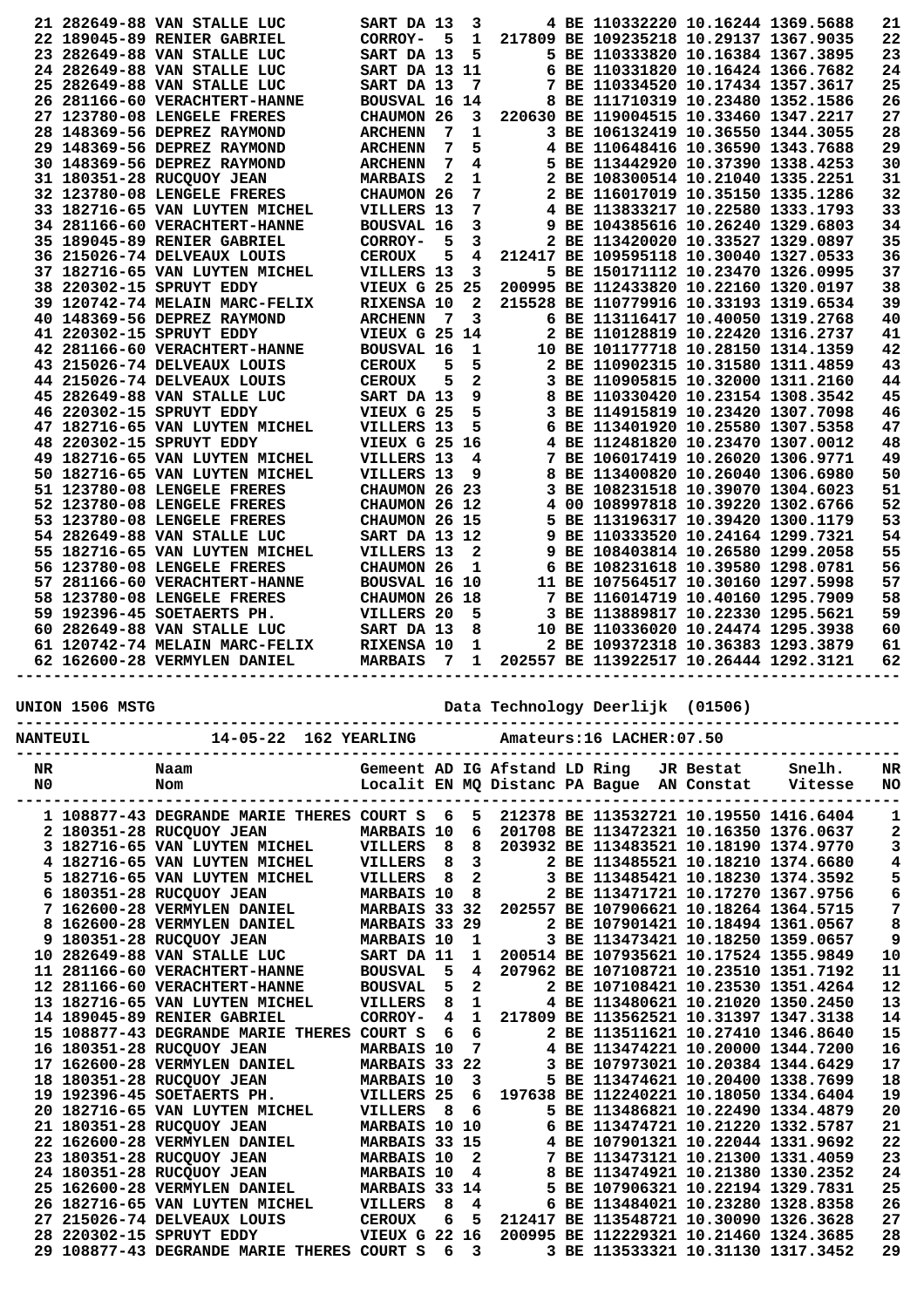|                    |           | 30 282649-88 VAN STALLE LUC                                                                                                                                                                                                        | SART DA 11                                                                                                                                                                                            |      |                                  |  | 2 BE 107937921 10.22524 1311.6349        |                                       | 30                            |
|--------------------|-----------|------------------------------------------------------------------------------------------------------------------------------------------------------------------------------------------------------------------------------------|-------------------------------------------------------------------------------------------------------------------------------------------------------------------------------------------------------|------|----------------------------------|--|------------------------------------------|---------------------------------------|-------------------------------|
|                    |           | 31 182716-65 VAN LUYTEN MICHEL                                                                                                                                                                                                     | VILLERS                                                                                                                                                                                               | 8    | 5                                |  |                                          | 7 BE 113487021 10.26000 1307.2564     | 31                            |
|                    |           | 32 148369-56 DEPREZ RAYMOND                                                                                                                                                                                                        | <b>ARCHENN</b>                                                                                                                                                                                        | 5    |                                  |  | 1 224387 BE 113516321 10.43040 1296.5351 |                                       | 32                            |
|                    |           | 33 162600-28 VERMYLEN DANIEL                                                                                                                                                                                                       | MARBAIS 33 28                                                                                                                                                                                         |      |                                  |  | 6 BE 108030421 10.28124 1280.3316        |                                       | 33                            |
|                    |           | 34 189045-89 RENIER GABRIEL                                                                                                                                                                                                        | CORROY-                                                                                                                                                                                               | 4 4  |                                  |  |                                          | 2 BE 113561821 10.40217 1278.5094     | 34                            |
|                    |           | 35 281166-60 VERACHTERT-HANNE                                                                                                                                                                                                      | <b>BOUSVAL</b>                                                                                                                                                                                        | $-5$ | 3                                |  | 3 BE 112275821 10.33040 1275.3189        |                                       | 35                            |
|                    |           | 36 162600-28 VERMYLEN DANIEL<br>37 220302-15 SPRUYT EDDY                                                                                                                                                                           | <b>MARBAIS 33</b><br><b>VIEUX G 22 11</b>                                                                                                                                                             |      | 5                                |  | 7 BE 107971221 10.28514 1275.0929        | 2 BE 112229821 10.27530 1273.0603     | 36<br>37                      |
|                    |           | 38 220302-15 SPRUYT EDDY                                                                                                                                                                                                           | VIEUX G 22                                                                                                                                                                                            |      | - 1                              |  | 3 BE 112228021 10.27570 1272.5230        |                                       | 38                            |
|                    |           | 39 120742-74 MELAIN MARC-FELIX                                                                                                                                                                                                     | RIXENSA 10 10                                                                                                                                                                                         |      |                                  |  | 215528 BE 113654921 10.39223 1272.5151   |                                       | 39                            |
|                    |           | 40 162600-28 VERMYLEN DANIEL                                                                                                                                                                                                       | MARBAIS 33 26                                                                                                                                                                                         |      |                                  |  |                                          | 8 BE 107901721 10.30154 1263.9537     | 40                            |
|                    |           | 41 162600-28 VERMYLEN DANIEL                                                                                                                                                                                                       | MARBAIS 33 24                                                                                                                                                                                         |      |                                  |  | 9 BE 107905821 10.30224 1263.0342        |                                       | 41                            |
|                    |           | 42 282649-88 VAN STALLE LUC                                                                                                                                                                                                        | SART DA 11                                                                                                                                                                                            |      | 7                                |  |                                          | 3 BE 107935421 10.28594 1261.1737     | 42                            |
|                    |           | 43 162600-28 VERMYLEN DANIEL                                                                                                                                                                                                       | MARBAIS 33 18                                                                                                                                                                                         |      |                                  |  | 10 BE 107900321 10.32224 1247.4770       |                                       | 43                            |
|                    |           | 44 282649-88 VAN STALLE LUC                                                                                                                                                                                                        | SART DA 11 10                                                                                                                                                                                         |      |                                  |  | 4 BE 107935821 10.30594 1245.5059        |                                       | 44                            |
|                    |           | 45 162600-28 VERMYLEN DANIEL                                                                                                                                                                                                       | <b>MARBAIS 33</b>                                                                                                                                                                                     |      | $\overline{\phantom{a}}$         |  | 11 BE 107901821 10.33003 1242.6429       |                                       | 45                            |
|                    |           | 46 162600-28 VERMYLEN DANIEL                                                                                                                                                                                                       | MARBAIS 33 23                                                                                                                                                                                         |      |                                  |  | 12 BE 107902421 10.33043 1242.1348       |                                       | 46                            |
|                    |           | 47 162600-28 VERMYLEN DANIEL                                                                                                                                                                                                       | MARBAIS 33 6                                                                                                                                                                                          |      |                                  |  | 13 BE 107901221 10.34343 1230.8133       |                                       | 47                            |
|                    |           | 48 192396-45 SOETAERTS PH.                                                                                                                                                                                                         | VILLERS 25 19                                                                                                                                                                                         |      |                                  |  |                                          | 2 BE 112242421 10.30390 1230.2397     | 48                            |
|                    |           | 49 182716-65 VAN LUYTEN MICHEL<br>50 282649-88 VAN STALLE LUC                                                                                                                                                                      | VILLERS                                                                                                                                                                                               | - 8  | $\overline{7}$<br>$\overline{2}$ |  | 5 BE 107934821 10.33084 1229.0916        | 8 BE 113484921 10.35460 1230.2353     | 49<br>50                      |
|                    |           | 51 162600-28 VERMYLEN DANIEL                                                                                                                                                                                                       | SART DA 11<br><b>MARBAIS 33 11</b>                                                                                                                                                                    |      |                                  |  | 14 BE 107902221 10.35123 1226.0949       |                                       | 51                            |
|                    |           |                                                                                                                                                                                                                                    |                                                                                                                                                                                                       |      |                                  |  |                                          | 15 BE 107905021 10.37163 1210.9463    | 52                            |
|                    |           |                                                                                                                                                                                                                                    |                                                                                                                                                                                                       |      |                                  |  |                                          | 16 BE 107901621 10.37233 1210.1023    | 53                            |
|                    |           | 52 162600-28 VERMYLEN DANIEL MARBAIS 33 2<br>53 162600-28 VERMYLEN DANIEL MARBAIS 33 31<br>54 192396-45 SOETAERTS PH. VILLERS 25 14                                                                                                |                                                                                                                                                                                                       |      |                                  |  |                                          | 3 BE 112247521 10.33260 1209.2882     | 54                            |
|                    |           |                                                                                                                                                                                                                                    | -------------------                                                                                                                                                                                   |      |                                  |  |                                          | --------                              |                               |
|                    |           |                                                                                                                                                                                                                                    |                                                                                                                                                                                                       |      |                                  |  |                                          |                                       |                               |
|                    |           |                                                                                                                                                                                                                                    |                                                                                                                                                                                                       |      |                                  |  | Data Technology Deerlijk (01506)         |                                       |                               |
|                    | MOMIGNIES |                                                                                                                                                                                                                                    |                                                                                                                                                                                                       |      |                                  |  |                                          |                                       |                               |
|                    |           |                                                                                                                                                                                                                                    |                                                                                                                                                                                                       |      |                                  |  |                                          |                                       |                               |
| NR                 |           | Naam                                                                                                                                                                                                                               |                                                                                                                                                                                                       |      |                                  |  |                                          |                                       | NR                            |
| N0                 |           | Gemeent AD IG Afstand LD Ring JR Bestat Snelh.<br>Localit EN MQ Distanc PA Bague AN Constat Vitesse<br>Nom                                                                                                                         |                                                                                                                                                                                                       |      |                                  |  |                                          |                                       | <b>NO</b>                     |
|                    |           |                                                                                                                                                                                                                                    |                                                                                                                                                                                                       |      |                                  |  |                                          |                                       |                               |
|                    |           | 1 182716-65 VAN LUYTEN MICHEL VILLERS 2 1                                                                                                                                                                                          |                                                                                                                                                                                                       |      |                                  |  |                                          | 65117 BE 802650711 10.06590 1385.9596 | 1                             |
|                    |           | 2 243109-27 DESSY CHRISTIAN                                                                                                                                                                                                        | COURT S 24 19 72<br>COURT S 24 1                                                                                                                                                                      |      |                                  |  |                                          | 72361 BE 117177917 10.12410 1373.5084 | 2                             |
|                    |           | 3 243109-27 DESSY CHRISTIAN                                                                                                                                                                                                        |                                                                                                                                                                                                       |      |                                  |  | 2 BE 113716720 10.12500 1369.6088        |                                       | 3                             |
|                    |           | 4 243109-27 DESSY CHRISTIAN                                                                                                                                                                                                        |                                                                                                                                                                                                       |      |                                  |  |                                          |                                       | 4                             |
|                    |           | 5 243109-27 DESSY CHRISTIAN                                                                                                                                                                                                        |                                                                                                                                                                                                       |      |                                  |  |                                          |                                       | 5                             |
|                    |           | 6 243109-27 DESSY CHRISTIAN                                                                                                                                                                                                        | COURT S 24 6 3 BE 106287119 10.13480 1345.0000<br>COURT S 24 10 4 BE 115858818 10.16570 1270.6058<br>COURT S 24 23 5 BE 113715420 10.17030 1268.3786<br>VILLERS 2 2 2 BE 109520816 10.11580 1253.0532 |      |                                  |  |                                          |                                       | 6                             |
|                    |           | 7 182716-65 VAN LUYTEN MICHEL                                                                                                                                                                                                      | COURT S 24                                                                                                                                                                                            |      |                                  |  | 6 BE 106287019 10.21190 1180.1196        |                                       | 7                             |
|                    |           | 8 243109-27 DESSY CHRISTIAN<br>9 243109-27 DESSY CHRISTIAN                                                                                                                                                                         | COURT S 24 17                                                                                                                                                                                         |      | $\overline{7}$                   |  |                                          | 7 BE 112538021 10.21390 1173.7388     | 8<br>$\overline{\phantom{a}}$ |
|                    |           |                                                                                                                                                                                                                                    |                                                                                                                                                                                                       |      |                                  |  |                                          |                                       |                               |
|                    |           |                                                                                                                                                                                                                                    |                                                                                                                                                                                                       |      |                                  |  |                                          |                                       |                               |
|                    |           |                                                                                                                                                                                                                                    |                                                                                                                                                                                                       |      |                                  |  |                                          |                                       |                               |
|                    |           |                                                                                                                                                                                                                                    |                                                                                                                                                                                                       |      |                                  |  |                                          |                                       |                               |
|                    |           |                                                                                                                                                                                                                                    |                                                                                                                                                                                                       |      |                                  |  |                                          |                                       |                               |
|                    |           |                                                                                                                                                                                                                                    |                                                                                                                                                                                                       |      |                                  |  |                                          |                                       |                               |
|                    |           |                                                                                                                                                                                                                                    |                                                                                                                                                                                                       |      |                                  |  |                                          |                                       |                               |
|                    |           |                                                                                                                                                                                                                                    |                                                                                                                                                                                                       |      |                                  |  |                                          |                                       |                               |
|                    |           | 9 243109-27 DESSY CHRISTIAN COURT S 24 17 7 BE 112538021 10.21390 1173.7388 9<br>10 243109-27 DESSY CHRISTIAN COURT S 24 24 8 BE 106286519 10.29510 1035.9485 10<br>12 243109-27 DESSY CHRISTIAN COURT S 24 9 10 BE 115878718 10.3 |                                                                                                                                                                                                       |      |                                  |  |                                          |                                       |                               |
|                    |           |                                                                                                                                                                                                                                    |                                                                                                                                                                                                       |      |                                  |  |                                          |                                       |                               |
|                    |           |                                                                                                                                                                                                                                    |                                                                                                                                                                                                       |      |                                  |  |                                          |                                       |                               |
|                    |           |                                                                                                                                                                                                                                    |                                                                                                                                                                                                       |      |                                  |  |                                          |                                       |                               |
|                    |           |                                                                                                                                                                                                                                    |                                                                                                                                                                                                       |      |                                  |  |                                          |                                       |                               |
|                    |           |                                                                                                                                                                                                                                    |                                                                                                                                                                                                       |      |                                  |  |                                          |                                       |                               |
|                    |           |                                                                                                                                                                                                                                    |                                                                                                                                                                                                       |      |                                  |  |                                          |                                       |                               |
|                    |           |                                                                                                                                                                                                                                    |                                                                                                                                                                                                       |      |                                  |  |                                          |                                       |                               |
|                    |           |                                                                                                                                                                                                                                    |                                                                                                                                                                                                       |      |                                  |  |                                          |                                       |                               |
|                    |           |                                                                                                                                                                                                                                    |                                                                                                                                                                                                       |      |                                  |  |                                          |                                       |                               |
|                    |           |                                                                                                                                                                                                                                    |                                                                                                                                                                                                       |      |                                  |  |                                          |                                       |                               |
|                    |           |                                                                                                                                                                                                                                    |                                                                                                                                                                                                       |      |                                  |  |                                          |                                       |                               |
|                    |           |                                                                                                                                                                                                                                    |                                                                                                                                                                                                       |      |                                  |  |                                          |                                       |                               |
|                    |           |                                                                                                                                                                                                                                    |                                                                                                                                                                                                       |      |                                  |  |                                          |                                       |                               |
|                    |           |                                                                                                                                                                                                                                    |                                                                                                                                                                                                       |      |                                  |  |                                          |                                       |                               |
|                    |           |                                                                                                                                                                                                                                    |                                                                                                                                                                                                       |      |                                  |  |                                          |                                       |                               |
|                    |           |                                                                                                                                                                                                                                    |                                                                                                                                                                                                       |      |                                  |  |                                          |                                       |                               |
|                    |           |                                                                                                                                                                                                                                    |                                                                                                                                                                                                       |      |                                  |  |                                          |                                       |                               |
|                    |           |                                                                                                                                                                                                                                    |                                                                                                                                                                                                       |      |                                  |  |                                          |                                       |                               |
|                    |           |                                                                                                                                                                                                                                    |                                                                                                                                                                                                       |      |                                  |  |                                          |                                       |                               |
|                    |           |                                                                                                                                                                                                                                    |                                                                                                                                                                                                       |      |                                  |  |                                          |                                       |                               |
|                    |           |                                                                                                                                                                                                                                    |                                                                                                                                                                                                       |      |                                  |  |                                          |                                       |                               |
|                    |           |                                                                                                                                                                                                                                    |                                                                                                                                                                                                       |      |                                  |  |                                          |                                       |                               |
| $_{\rm NR}$<br>N0. |           | Naam                   Gemeent AD IG Afstand LD Ring   JR Bestat     Snelh.    NR<br>Nom                             Localit EN MQ Distanc PA Bague  AN Constat    Vitesse   NO                                                    |                                                                                                                                                                                                       |      |                                  |  |                                          |                                       |                               |

**----------------------------------------------------------------------------------------------- 1 243109-27 DESSY CHRISTIAN COURT S 8 5 72361 BE 112538021 10.21390 1173.7388 1 2 243109-27 DESSY CHRISTIAN COURT S 8 8 2 BE 112536521 10.29510 1035.9485 2**